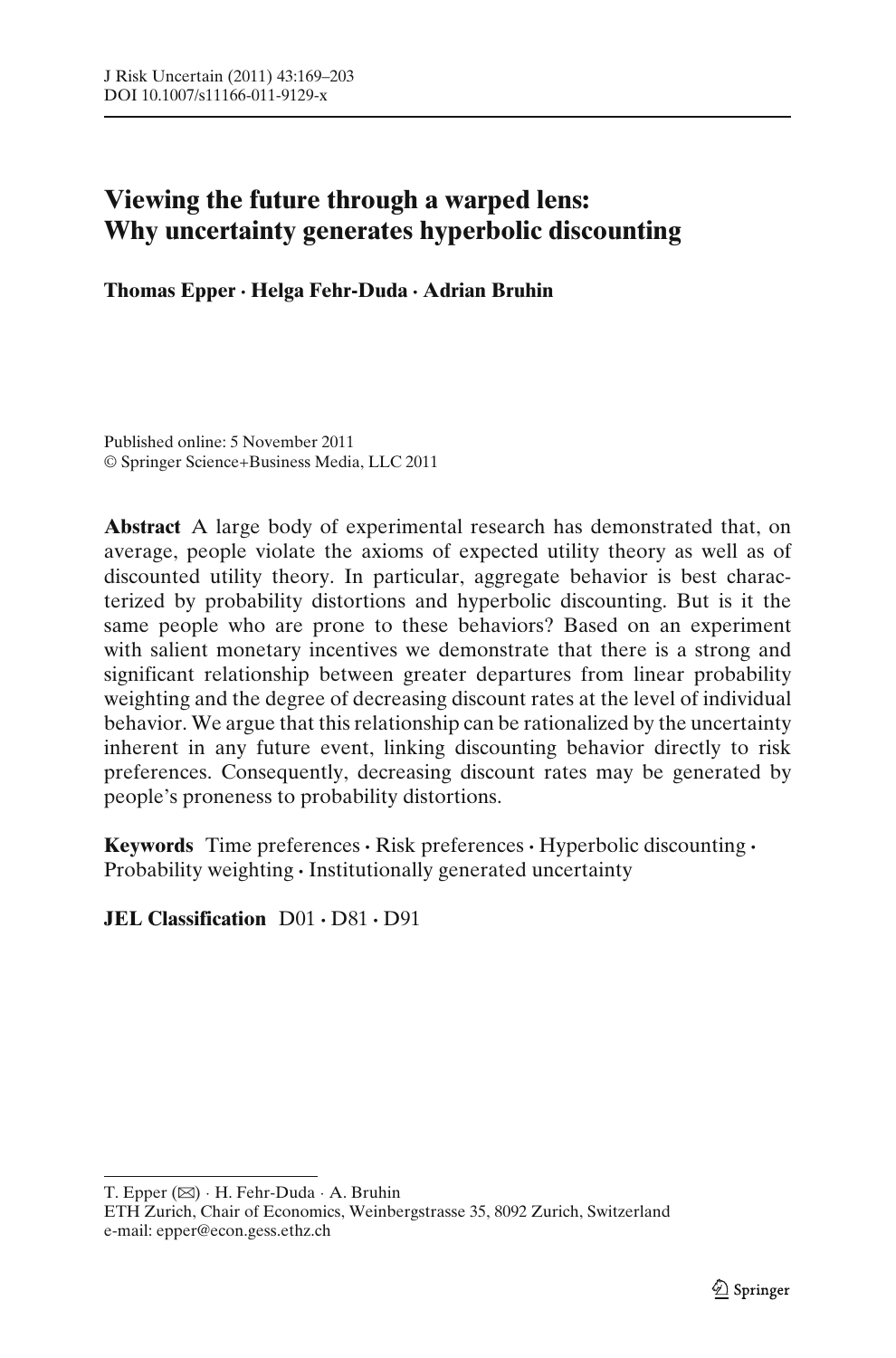*"Future income is always subject to some uncertainty, and this uncertainty must naturally have an inf luence on the rate of time preference, or degree of impatience, of its possessor."*

Fishe[r](#page-33-0) [\(1930](#page-33-0))

It has long been recognized by practitioners and theorists alike that the domains of choice under risk and over time are intimately related. In the realm of economic theory, the dimensions of risk and time are treated as largely independent attributes, modeled in an equivalent way (Prelec and Loewenstein [1991](#page-33-0)): The classical models of choice, expected utility theory (EUT) and discounted utility theory (DUT), view decision makers as maximizing a weighted sum of utilities with the weights representing either probabilities or exponentially declining discount weights, respectively.

A large body of empirical evidence has challenged the validity of EUT and DUT as descriptive models of choice, however. In the domain of risk, one of the best documented phenomena concerns the *common ratio effect*: Often, people's preference for a smaller more probable outcome over a larger less probable one changes in favor of the larger outcome when both outcome probabilities are scaled down by a common factor. This pattern of behavior constitutes a violation of the independence axiom of EUT (Kahneman and Tversk[y](#page-33-0) [1979;](#page-33-0) Starmer a[n](#page-34-0)d Sugden  $1989$ ).<sup>1</sup> The stationarity axiom of DUT, according to which preferences should depend on the absolute time interval between the delivery of the objects, has met a similar fate. The *common difference effect* describes the empirical regularity that indifference between a smaller earlier payoff and a larger later payoff shifts to preference for the larger later payoff when both payoff dates are pushed into the more remote futu[r](#page-34-0)e by a common delay (Thaler [1981](#page-34-0); Benzion et al[.](#page-32-0) [1989](#page-32-0)).

Researchers have reacted to these anomalies by relaxing the assumptions on the corresponding decision weights while leaving the overall separable structure of the models intact. Violations of independence can be captured by a suitable nonlinear transformation of the probabilities (Quiggi[n](#page-33-0) [1982;](#page-33-0) Tversky and Kahnema[n](#page-34-0) [1992](#page-34-0)). The crucial characteristic of probability weights that produces common ratio violations is *subproportionality* (Kahneman and Tversk[y](#page-33-0) [1979](#page-33-0)). Subproportionality means that, for a fixed ratio of probabilities, the ratio of the corresponding probability weights is closer to unity when the probabilities are low than when they are high. Intuitively speaking, scaling down the original probabilities makes them less distinguishable from each other, thus favoring preference reversals of the common-ratio type. Violations of stationarity, on the other hand, are accounted for by giving up the requirement of constant discount rates and allowing decreasing ones, which has become known as *hyperbolic discounting* (Ainsli[e](#page-32-0) [1991](#page-32-0); Laibso[n](#page-33-0) [1997;](#page-33-0) Prele[c](#page-33-0) [2004](#page-33-0)). These generalizations seem to perform much better at explaining

<sup>&</sup>lt;[s](#page-32-0)up>1</sup>Prominent special cases are the Allais paradox (Allais [1953\)](#page-32-0) a[n](#page-33-0)d the Bergen paradox (Hagen [1972](#page-33-0)).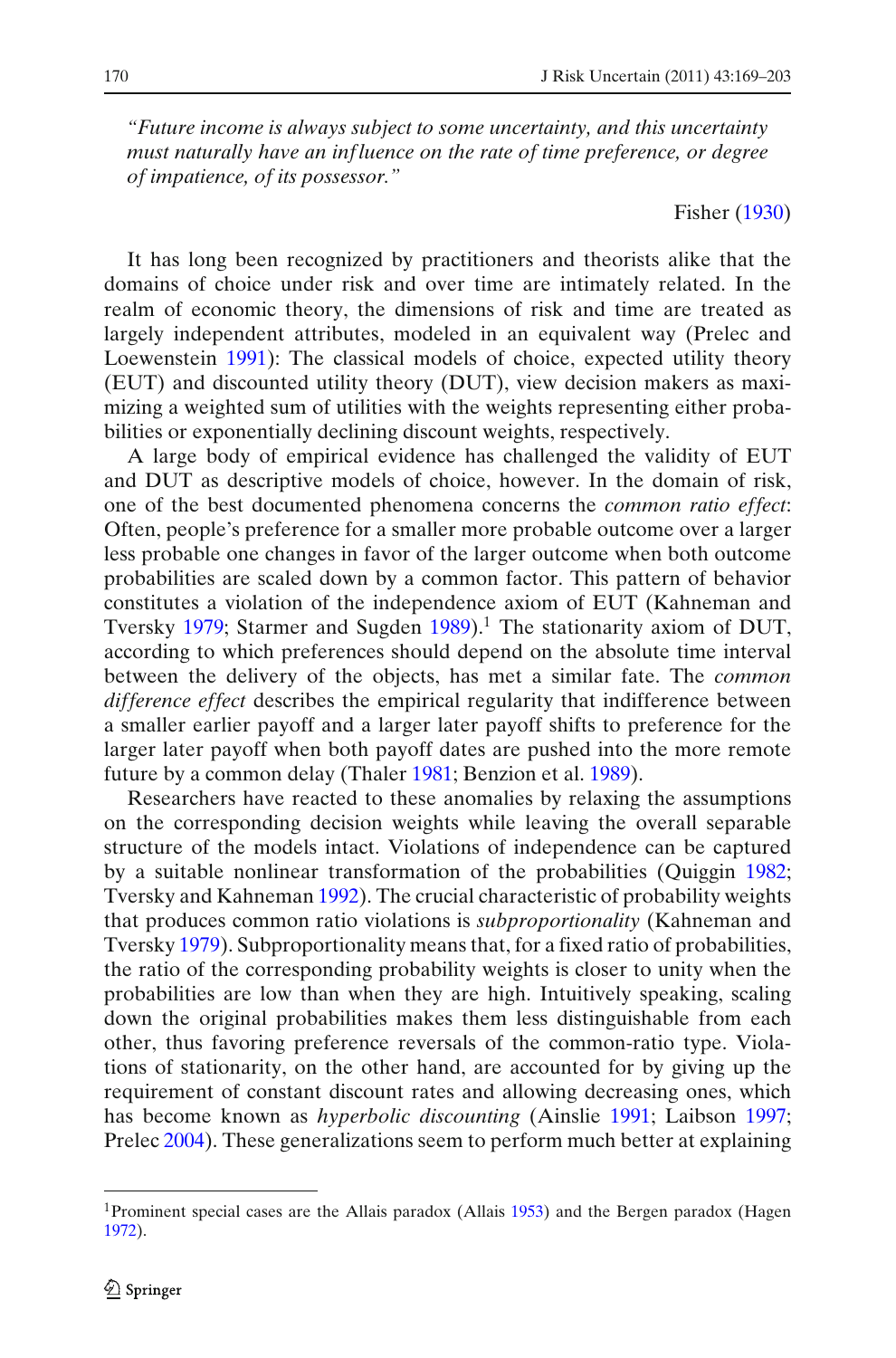aggregate choices than do EUT and DUT (Rachlin et al[.](#page-33-0) [1991;](#page-33-0) Harless and Camere[r](#page-33-0) [1994;](#page-33-0) Hey and Orm[e](#page-33-0) [1994](#page-33-0); Myerson and Gree[n](#page-33-0) [1995;](#page-33-0) Kirb[y](#page-33-0) [1997\)](#page-33-0). At the individual level, however, there is vast heterogeneity in observed behavior in both decision domains (Hey and Orm[e](#page-33-0) [1994](#page-33-0); Chesson and Viscus[i](#page-32-0) [2000](#page-32-0); Abdellaoui et al[.](#page-32-0) [2010;](#page-32-0) Bruhin et al[.](#page-32-0) [2010\)](#page-32-0), and it is an open question whether the superior fit of the generalized models is actually a manifestation of common regularities of individual behavior, as argued for example by Prelec and Loewenstei[n](#page-33-0) [\(1991\)](#page-33-0). In their opinion, violations of independence and stationarity are not coincidental but reflect certain fundamental principles of prospect evaluation which govern people's sensitivities to probability and delay. If there is such a common driving force underlying risk taking and discounting behavior, we should observe a significant correlation between subproportionality of probability weights and hyperbolicity of discount weights at the level of individual behavior.

In the extant empirical literature, the relationship between individuals' attitudes towards risk and delay has been examined from various different angles. One strand of the literature focuses on people's risk tolerance measured independently from their degree of impatience. These studies find that more risk averse people tend to discount the future more heavily (Leigh [1986;](#page-33-0) Anderhub et al. [2001](#page-32-0); Eckel et al. [2004\)](#page-32-0). Discount rates are inferred directly from choices over dated monetary amounts and, therefore, their measurement is confounded by the curvature of the utility function. Andersen et al[.](#page-32-0) [\(2008](#page-32-0)) correct for utility curvature and still find a positive, but much reduced, correlation in their predicted degrees of risk aversion and impatience. None of the studies so far have accounted for probability weighting and, therefore, they cannot address the question of whether departures from linear probability weighting are systematically related to departures from exponential discounting. The psychological literature has dealt with comparisons of highly reduced forms of discounting functions for delay and probability, ignoring utility curvature, and finds a positive correlation between both types of discounting (Rachlin et al[.](#page-33-0) [1991;](#page-33-0) Myerson et al[.](#page-33-0) [2003](#page-33-0)).

Another strand of the literature investigates people's choices when both risk and delay are present (Keren and Roelofsm[a](#page-33-0) [1995](#page-33-0); Ahlbrecht and Webe[r](#page-32-0) [1997;](#page-32-0) Weber and Chapma[n](#page-34-0) [2005;](#page-34-0) Noussair and W[u](#page-33-0) [2006;](#page-33-0) Anderson and Staffor[d](#page-32-0) [2009](#page-32-0); Baucells and Heukam[p](#page-32-0) [2010;](#page-32-0) Coble and Lus[k](#page-32-0) [2010\)](#page-32-0). These studies generally conclude that there are interaction effects between time and risk, such as risk tolerance increasing with delay, which are not easily justifiable within the frameworks of EUT and DUT. Again, probability weighting does not feature in any of these papers. A notable exception is the contribution by Abdellaoui et al[.](#page-32-0) [\(2011](#page-32-0)) who estimate individual probability weights over varying delays, but do not elicit discount functions for guaranteed payoffs.

Finally, some recent papers examine the effects of risk in the payment date, rather than in outcome magnitude. Parallel to the findings on delayed guaranteed outcomes, Chesson and Viscus[i](#page-32-0) [\(2000](#page-32-0)) report discount rates to decline with time horizon. Moreover, Chesson and Viscus[i](#page-32-0) [\(2003](#page-32-0)) show that aversion to timing risk is positively related to ambiguity aversion, suggesting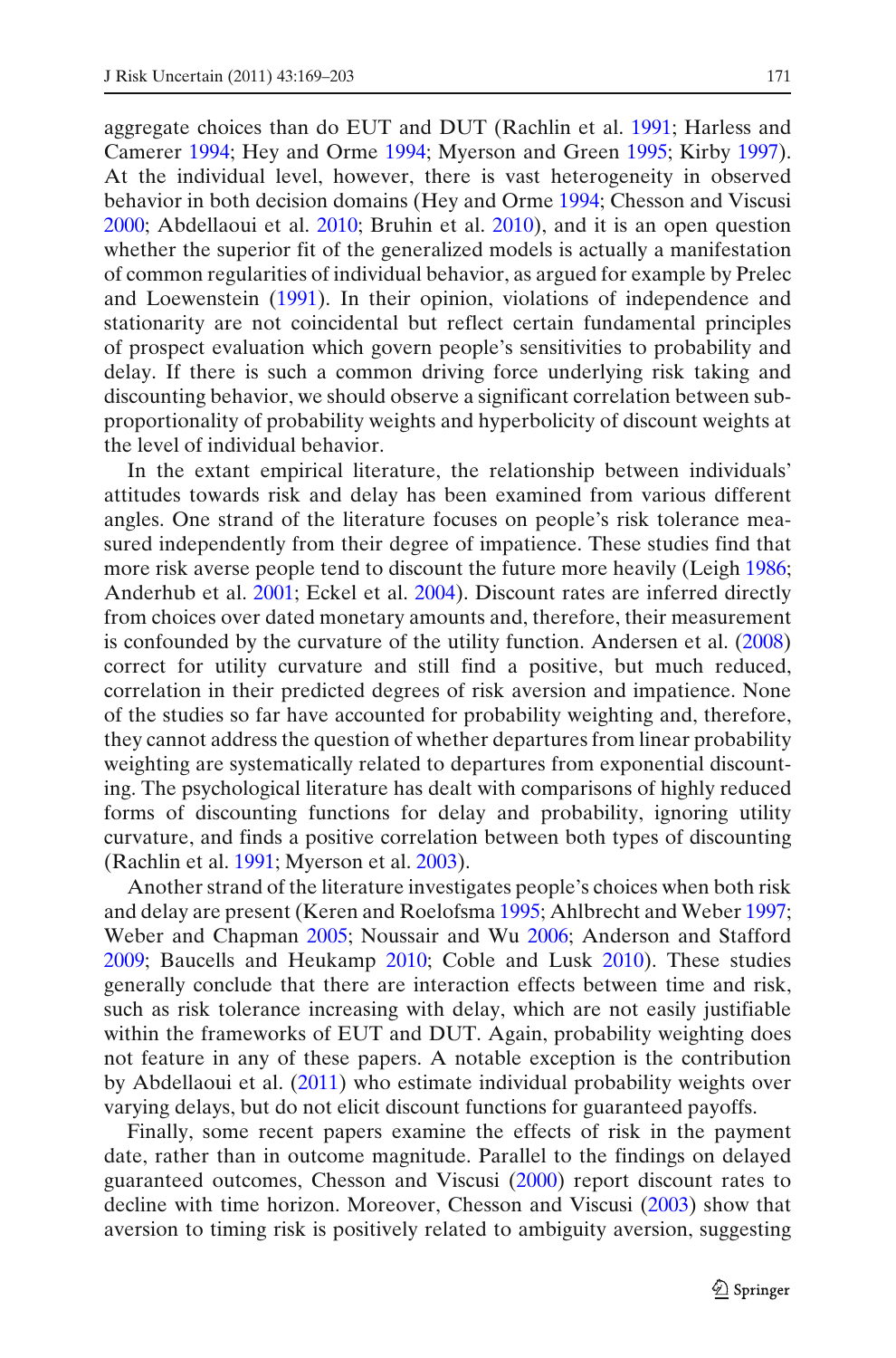that uncertainty may be processed similarly in both the dimensions of time and risk. In a follow-up study Onay and Öncüle[r](#page-33-0) [\(2007\)](#page-33-0) argue that the prevalence of timing risk aversion, which runs against the predictions of EUT, can be accommodated within a rank-dependent model involving probability weighting. They do not test their conjecture empirically, however.

This brief review of the literature shows that, to the best of our knowledge, there is no previous study that investigates the link between individuals' probability weights and discount weights. While evidence of hyperbolic discounting is occasionally reported, simultaneous estimates of individual probability weights are usually not provided. This lack may be due to the fact that a comparatively rich data set, and for that matter also a fairly sophisticated estimation strategy, is needed to be able to disentangle utility curvature and probability weighting.

In order to address the issue of a relationship between subproportionality and hyperbolicity, we conducted an experiment with salient monetary incentives, which exhibits a number of distinguishing features: First, the experiment generated data rich enough to be able to estimate individual probability weighting functions and relate them to the same subjects' revealed discount rates. Second, in contrast to many previous discounting experiments, every single subject got paid for her intertemporal choices, involving substantial payoffs, in an incentive compatible manner. Third, we kept transaction costs equal across different payment dates in order to preclude confounding effects. Finally, we controlled for utility curvature.

We present the following experimental results. First, we show that the degree of subproportionality is highly significantly associated with the strength of decreasing discount rates. The curvature of the utility function, however, seems not to be directly related to their decline. Second, estimation results are robust to controlling for socioeconomic characteristics, such as gender, age, experience with investment decisions and cognitive abilities. In fact, the only variable associated with decreasing discount rates turns out to be the degree of subproportionality of probability weights, which explains a—by any standard—large percentage of the variation in the extent of the decline. Moreover, all our results are insensitive to model specification.

Our findings demonstrate that, consistent with the hypothesis of a common underlying factor, departures from linear probability weighting are significantly correlated with departures from exponential discounting. However, the relationship between risk taking and time discounting behavior cannot be attributed to one of the candidate factors discussed in the literature: Cognitive skills measured by the *Cognitive Reflection Test* (Frederic[k](#page-33-0) [2005](#page-33-0)) do not contribute to explaining the correlation between subproportionality and hyperbolicity.

We favor an alternative hypothesis, namely, that the correlation is driven by a natural link between the domains of time and risk (Halev[y](#page-33-0) [2008](#page-33-0); Sait[o](#page-34-0) [2011](#page-34-0)): Arguably, only immediate consequences can be totally certain whereas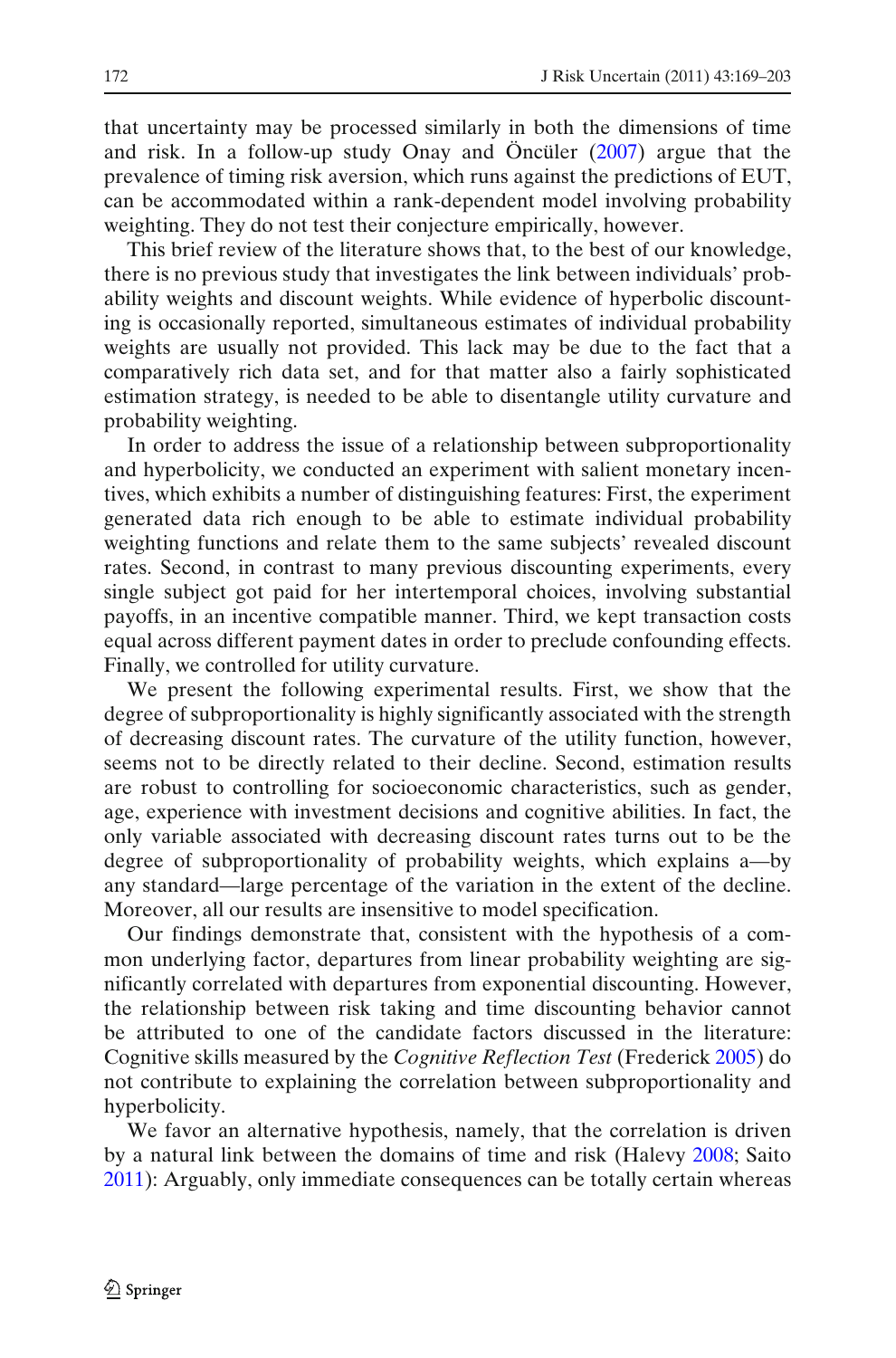delayed ones are uncertain by their very nature. For instance, a promised reward may, due to unforeseen circumstances, materialize later or turn out to be smaller than expected, or sudden illness or death may keep the decision maker from collecting her reward. For these reasons, future consequences are inextricably associated with uncertainty, implying that the decision maker's valuation of delayed outcomes not only depends on her *pure* time preference, i.e. her preference for immediate utility over delayed utility, but also on her perception of uncertainty and, consequently, on her risk preferences. If the probability of receiving a promised reward gets transformed like any other probability, the reward gets devalued by an additional factor which equals this subjectively weighted probability. Moreover, if the decision maker is prone to common ratio violations, i.e. if her probability weights are subproportional, this additional discount weight declines at a decreasing rate: Any further delay by another unit of time corresponds to a scaling down of the probability of receiving the reward to which the decision maker becomes progressively

insensitive. Hence, total discount weights decline at a decreasing rate, i.e. hyperbolically, even if the pure rate of time preference is constant, and the effect is more pronounced for comparatively more subproportional probability weights. Figuratively speaking, hyperbolic discounting is driven by viewing the uncertain future through a warped lens, produced by systematic distortions of probabilities.

This theoretical framework not only organizes our experimental findings but also accounts for previous evidence of interactions of time and risk. A number of studies detected preference reversals when either risk is added to temporal prospects (Baucells and Heukam[p](#page-32-0) [2010](#page-32-0)) or delay is added to simple risky prospects (Keren and Roelofsm[a](#page-33-0) [1995](#page-33-0); Weber and Chapma[n](#page-34-0) [2005\)](#page-34-0).

Our analysis suggests that institutionally generated uncertainties, such as lack of contract enforcement and weak property rights, may induce extreme short-run impatience even if people's pure rate of time preference is constant and relatively low. This insight is important because it implies that revealed behavior may be predominantly driven by environmental factors rather than by the underlying preferences themselves and, consequently, may be amenable to economic policy. While uncertainty may be an important channel through which hyperbolicity of discount rates is generated there may be other sources of hyperbolic discounting behavior as well. For instance, pure time preferences may be hyperbolic *per se*, as could be argued for addictive behavior. And when visceral motives, such as hunger or lust, come into play, uncertainty may not be the dominant dimension decision makers are concerned about. An excessive preference for the present may then be driven by factors other than potential disappearance of the object of desire.

The remainder of the paper is structured as follows: In Section [1](#page-5-0) we describe the experimental design and procedures. Section [2](#page-9-0) outlines our approach to estimation. Section [3](#page-12-0) presents our results. Section [4](#page-16-0) discusses our hypothesis on the role of risk preferences in time discounting. Section [5](#page-23-0) concludes.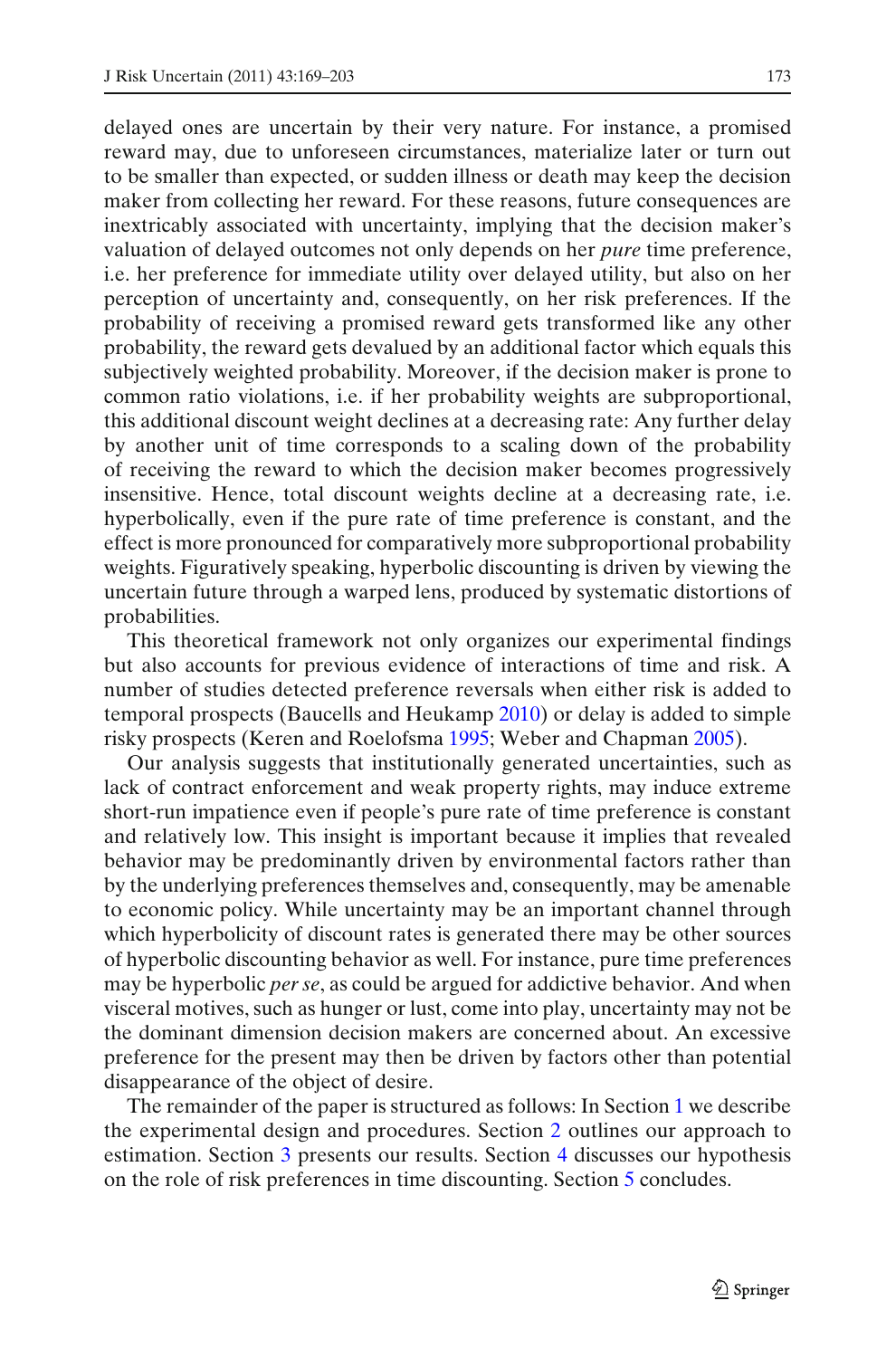# <span id="page-5-0"></span>**1 Experimental design**

The experiment took place at the Institute for Empirical Research in Economics (IERE), University of Zurich, in May 2006. Participants were recruited from the IERE subject pool, which consists of students from all fields offered at the University of Zurich and the ETH Zurich. In total, we analyzed 112 subjects' responses.<sup>2</sup> The experiment consisted of two main parts, one dedicated to eliciting certainty equivalents for non-delayed risky prospects,<sup>3</sup> the other one to eliciting future equivalents and their corresponding imputed discount rates for temporal prospects involving guaranteed payments.<sup>4</sup>

We used similar procedures to elicit certainty equivalents and discount rates in order to economize on subjects' cognitive effort. For both types of tasks we implemented choice menus containing a list of 20 varying alternatives which had to be judged against a fixed option. To familiarize subjects with the nature of the procedure the instructions contained examples and trial problems. Besides a show up fee of Swiss Francs (CHF) 10 (CHF  $1 \approx$  USD 0.8 at the time of the experiment), each subject was paid according to one of her risky choices and one of her temporal choices selected randomly at the very end of the experiment. Subjects received their compensation for the risky choices and the show-up fee in cash immediately after completion of all the tasks. The compensation for their intertemporal choices was paid out to them at the respective dates when they cashed in vouchers issued to them at the end of the experiment. Payment modalities are described in detail below. Subjects could work at their own speed. On average, it took them 1.25 hour to complete the experiment, including a socioeconomic questionnaire presented after the choice tasks.

# 1.1 Elicitation of certainty equivalents

Since the objective of the risk task was to obtain data on the basis of which individual probability weights could be estimated, a fairly large number of observations per person was needed. To elicit individual lottery evaluations, subjects were presented with 20 choice menus, each one involving a specific binary lottery  $\mathcal{L} = (x_1, p; x_2)$ , with  $x_1 > x_2 \ge 0$ , labeled *Option A* in Fig. [1.](#page-6-0) *Option B* in the choice menu represented the guaranteed alternatives, ranging

<sup>&</sup>lt;sup>2</sup>We omitted six subjects' responses from our analysis. Four subjects reported that they would not be able to cash in their delayed payments at the respective payment dates. Three of them would have been on vacation then, the fourth person had planned a long visit abroad. Hence, their choices were not informative of their time preferences. Concerning the remaining two subjects we could not disentangle utility effects from probability weighting effects. Nonetheless, our results do not change when we include these two individuals in the data set.

 $3$ The risk data was also used in Bruhin et al[.](#page-32-0)  $(2010)$  $(2010)$ .

<sup>4</sup>Instructions are available upon request. The experiment was programmed and conducted with the software z-Tree (Fischbache[r](#page-32-0) [2007](#page-32-0)).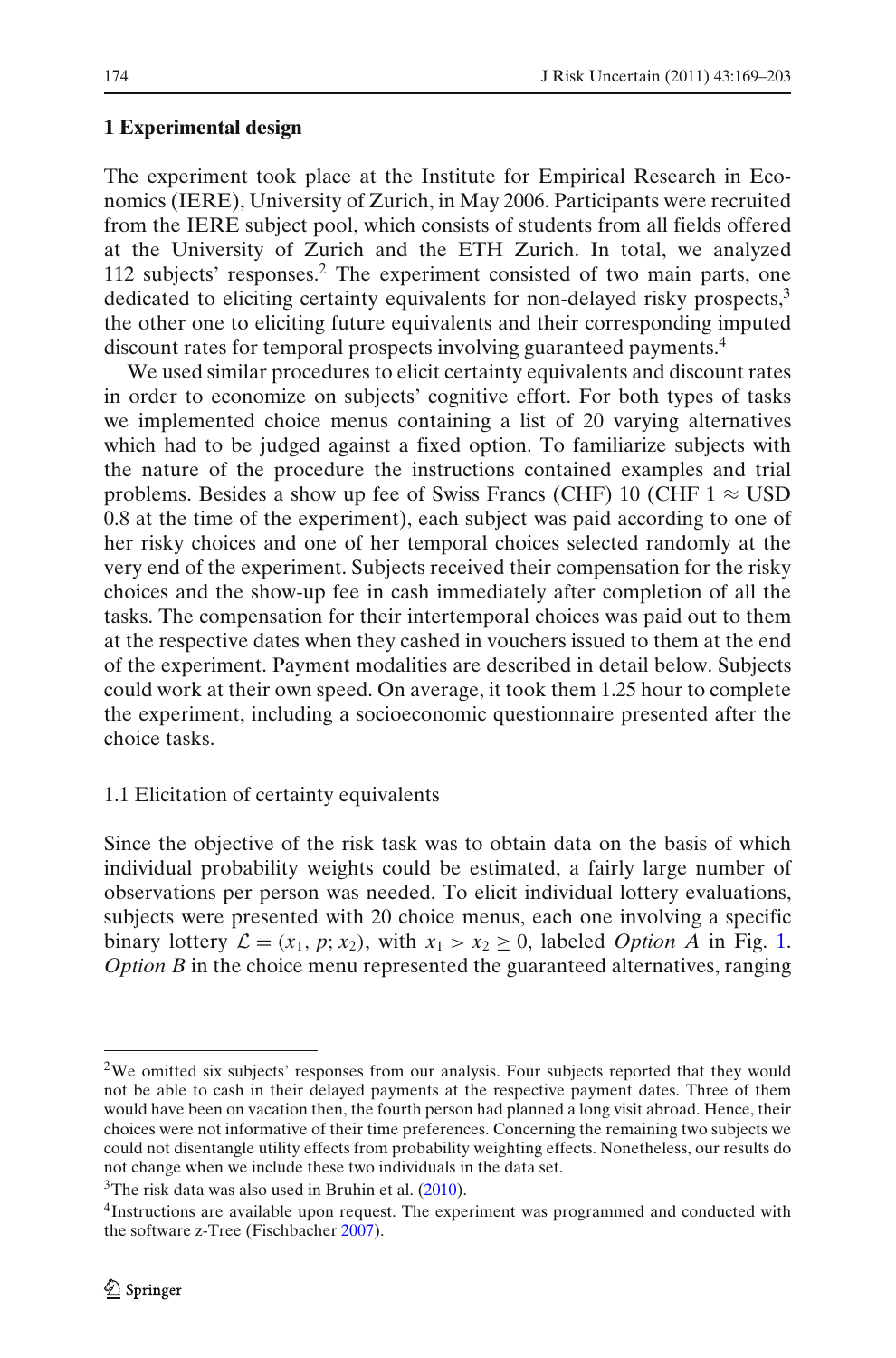<span id="page-6-0"></span>

|                | <b>Option A</b>          |        | <b>Your Choice</b> | <b>Option B</b><br>(guaranteed reward) |                   |
|----------------|--------------------------|--------|--------------------|----------------------------------------|-------------------|
| $\mathbf{1}$   |                          | O<br>A | $\mathbf B$        | CHF <sub>50</sub>                      |                   |
| $\overline{2}$ |                          |        | O<br>A             | B                                      | CHF <sub>48</sub> |
| 3              |                          | O<br>A | ۰<br>$\mathbf B$   | CHF <sub>46</sub>                      |                   |
| $\overline{4}$ |                          | O<br>A | æ<br>B             | CHF <sub>44</sub>                      |                   |
| 5              |                          | O<br>A | $\mathbf B$        | CHF42                                  |                   |
| 6              |                          | O<br>A | ●<br>$\mathbf B$   | CHF <sub>40</sub>                      |                   |
| $\tau$         | Gain<br>of CHF 50 with a | O<br>A | œ<br>B             | CHF <sub>38</sub>                      |                   |
| 8              | probability of           | A<br>D | O<br>$\mathbf B$   | <b>CHF 36</b>                          |                   |
| 9              | 75%                      | D<br>A | O<br>B             | CHF <sub>34</sub>                      |                   |
| 10             | and                      | A      | O<br>$\mathbf B$   | <b>CHF 32</b>                          |                   |
| 11             |                          | A<br>œ | O<br>B             | CHF 30                                 |                   |
| 12             | Gain                     | D<br>A | O<br>$\mathbf B$   | CHF <sub>28</sub>                      |                   |
| 13             | of CHF 10 with a         | A      | O<br>B             | <b>CHF 26</b>                          |                   |
| 14             | probability of<br>25%    | A      | O<br>$\mathbf B$   | CHF <sub>24</sub>                      |                   |
| 15             |                          | A<br>n | O<br>B             | CHF <sub>22</sub>                      |                   |
| 16             |                          | A      | O<br>$\mathbf{B}$  | CHF <sub>20</sub>                      |                   |
| 17             |                          | A<br>٠ | O<br>$\mathbf B$   | CHF <sub>18</sub>                      |                   |
| 18             |                          | n<br>A | O<br>B             | CHF <sub>16</sub>                      |                   |
| 19             |                          | A      | O<br>B             | CHF <sub>14</sub>                      |                   |
| 20             |                          | А      | O<br>$\mathbf B$   | CHF <sub>12</sub>                      |                   |

**Fig. 1** Choice menu—risk

from the higher lottery outcome  $x_1$  to the lower outcome  $x_2$ . Every subject had to choose her preferred option in each row of the choice menu. In Fig. 1, a hypothetical subject prefers all guaranteed payments larger than CHF 36 to the stated lottery, and prefers the lottery in the remaining rows. This subject's valuation of the lottery, her certainty equivalent *CE*, is calculated as the arithmetic mean of the two amounts next to her indifference point, amounting to CHF 37 in the example here. The set of lotteries, listed in Table [1,](#page-7-0) included a wide range of outcomes and probabilities. Every subject was confronted with this set of lotteries once. The choice menus appeared in an individualized random order.

At the end of the experiment, after the subject had completed all the tasks, one row of one choice menu was randomly selected for payment. If the subject had opted for the lottery there, her decision was played out for real. If the subject had opted for the guaranteed payoff, the respective amount was paid out to her. On average, subjects earned CHF 37.22 in cash for the risk task, including the show-up fee of CHF 10, to be paid out immediately. Cash payments were considerably higher than the local student assistant's hourly wage.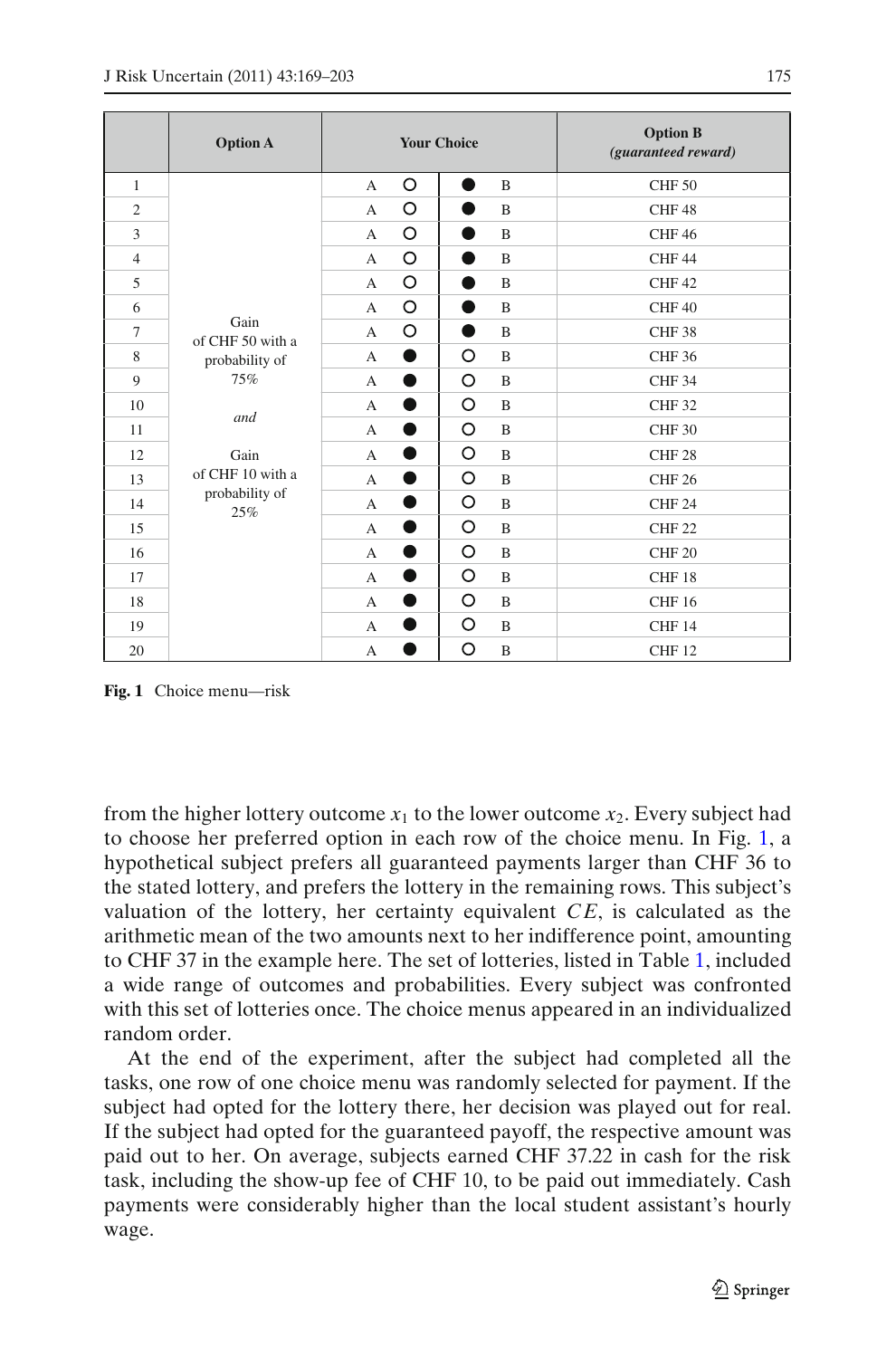| $\boldsymbol{p}$ | $x_1$ | $x_2$ |      | $x_1$ | $x_2$    |
|------------------|-------|-------|------|-------|----------|
| 0.1              | 20    | 10    | 0.25 | 50    | 20       |
| 0.5              | 20    | 10    | 0.5  | 50    | 20       |
| 0.9              | 20    | 10    | 0.75 | 50    | 20       |
| 0.05             | 40    | 10    | 0.95 | 50    | 20       |
| 0.25             | 40    | 10    | 0.05 | 150   | 50       |
| 0.5              | 40    | 10    | 0.5  | 10    | $\theta$ |
| 0.75             | 40    | 10    | 0.5  | 20    | 0        |
| 0.95             | 40    | 10    | 0.05 | 40    | 0        |
| 0.05             | 50    | 20    | 0.95 | 50    |          |
| 0.1              | 150   |       | 0.25 | 40    |          |
|                  |       |       |      |       |          |

<span id="page-7-0"></span>**Table 1** Risky prospects  $(x_1, p; x_2)$ 

Payoffs  $x_1$  and  $x_2$  are stated in Swiss Francs (CHF)  $p$  denotes the probability of  $x_1$  materializing

# 1.2 Elicitation of discount rates

Using a format similar to the risk task, we elicited individual discount rates for temporal prospects  $T = (x, t)$ , with  $x > 0$ , over payments x delayed by t months. The choice menus, designed as in Fig. [2,](#page-8-0) contained 20 binary choices each.<sup>5</sup> Subjects had to choose between a guaranteed payment *PE* of CHF 60 the next day (*Option A*) and a guaranteed later payment *x* (*Option B*), delayed by two months or four months, respectively. The varying alternatives *x* were sorted in descending order from the highest amount to the lowest amount, incorporating an interest payment at a simple annualized rate of  $\delta_t \in [0\%, 95\%]$ over the corresponding time interval [0, *t*]. <sup>6</sup> These rates were exhibited in the right-most column of the choice menu. The present amount of CHF 60 and the range of interest rates were chosen to provide salient incentives, so that deferring the reward was actually worthwhile. The arithmetic mean of the two monetary amounts next to the indifference point on the choice menu provided the imputed discount rate  $\delta_t$ . The hypothetical subject in Fig. [2,](#page-8-0) for instance, is indifferent between CHF 60 and CHF 70.50, implying a discount rate of 52.5% *per annum*.

We applied a similar random payment method in the time task as in the risk task: One of each subjects' choices was paid out for real at the corresponding payment date. Average payoffs for the time task amounted to CHF 64.34. Therefore, total average payments for both risk and time tasks summed to more than four times students' opportunity costs, measured by the student assistants' hourly wages.

<sup>5</sup>A similar design was proposed by Coller and William[s](#page-32-0) [\(1999](#page-32-0)).

 ${}^{6}$ For convenience of notation we use "0" to denote the day after the experiment. Consequently, *PE* is labeled "present equivalent".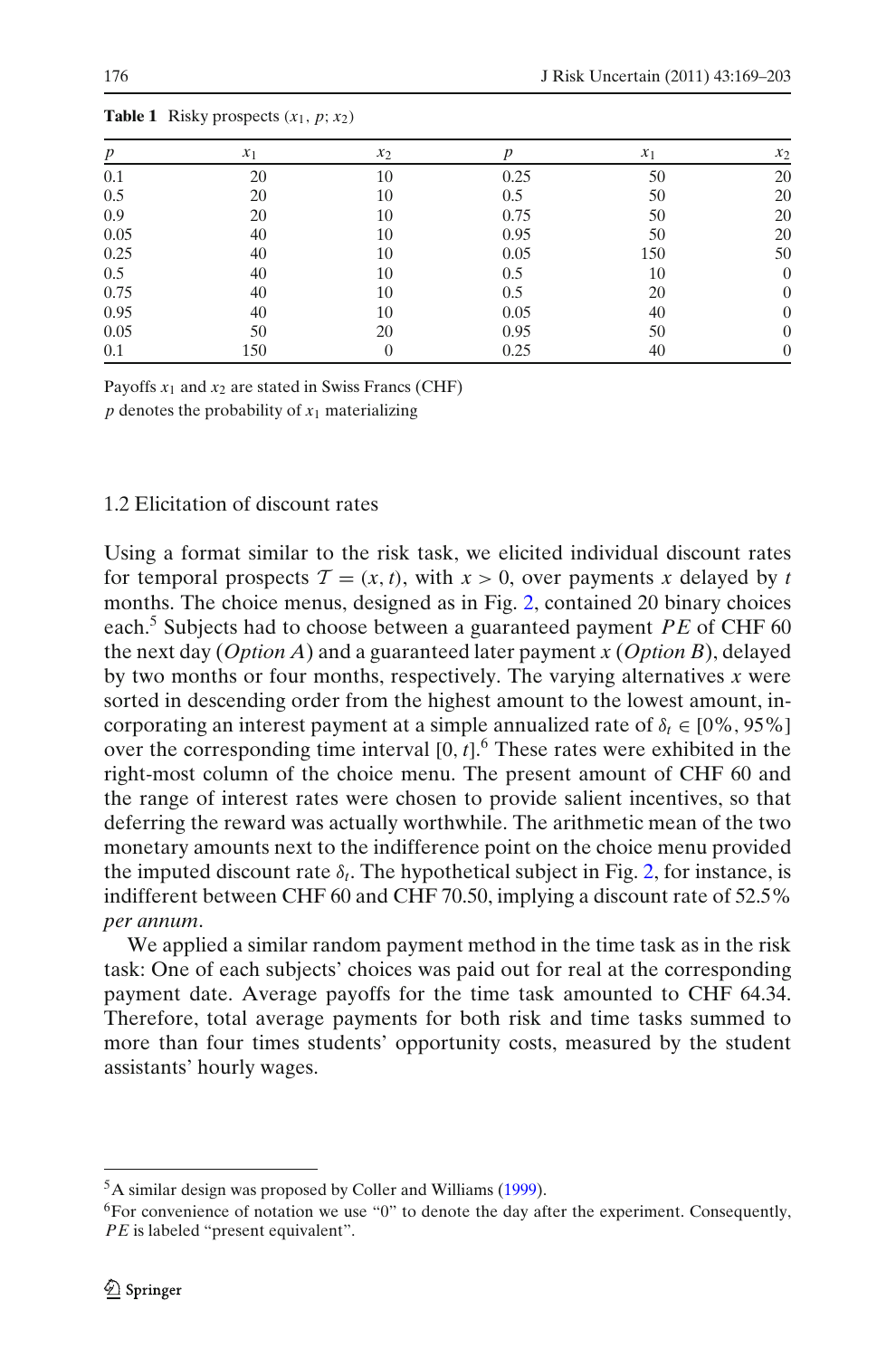<span id="page-8-0"></span>

|                | <b>Option A</b><br>payment tomorrow | <b>Your Choice</b> |   | <b>Option B</b><br>payment in 4 months $+ 1$ day |              |                   |       |
|----------------|-------------------------------------|--------------------|---|--------------------------------------------------|--------------|-------------------|-------|
| $\mathbf{1}$   |                                     | A                  | O |                                                  | B            | <b>CHF 79</b>     | 95%   |
| $\overline{2}$ |                                     | A                  | O | n                                                | $\mathbf B$  | CHF78             | 90%   |
| 3              |                                     | A                  | O | n                                                | B            | <b>CHF 77</b>     | 85%   |
| $\overline{4}$ |                                     | A                  | O |                                                  | B            | <b>CHF 76</b>     | 80%   |
| 5              |                                     | A                  | O | n                                                | $\mathbf B$  | CHF <sub>75</sub> | 75%   |
| 6              |                                     | A                  | O | n                                                | B            | <b>CHF 74</b>     | 70%   |
| $\tau$         |                                     | A                  | O |                                                  | B            | <b>CHF 73</b>     | 65%   |
| 8              |                                     | A                  | O | n                                                | $\mathbf B$  | <b>CHF72</b>      | 60%   |
| $\mathbf{Q}$   |                                     | A                  | O | o                                                | B            | <b>CHF 71</b>     | 55%   |
| 10             | Amount                              | A                  |   | O                                                | B            | <b>CHF 70</b>     | 50%   |
| 11             | of CHF 60                           | A                  | D | O                                                | $\mathbf B$  | CHF <sub>69</sub> | 45%   |
| 12             |                                     | A                  | n | O                                                | B            | <b>CHF68</b>      | 40%   |
| 13             |                                     | A                  |   | O                                                | $\mathbf{B}$ | <b>CHF 67</b>     | 35%   |
| 14             |                                     | A                  | D | O                                                | $\mathbf B$  | <b>CHF 66</b>     | 30%   |
| 15             |                                     | A                  | n | O                                                | B            | <b>CHF 65</b>     | 25%   |
| 16             |                                     | A                  |   | O                                                | B            | <b>CHF 64</b>     | 20%   |
| 17             |                                     | A                  | D | O                                                | $\mathbf B$  | CHF <sub>63</sub> | 15%   |
| 18             |                                     | A                  | n | O                                                | B            | <b>CHF 62</b>     | 10%   |
| 19             |                                     | A                  |   | O                                                | B            | CHF <sub>61</sub> | 5%    |
| 20             |                                     | А                  |   | O                                                | B            | CHF <sub>60</sub> | $0\%$ |

**Fig. 2** Choice menu—time

Since our objective was to elicit discount rates over guaranteed payments, we took special care with the payment procedure: First, every single subject got paid for one of her intertemporal choices, all of which entailed a payment of the same order of magnitude. Not paying off everyone may render the stochastic nature of the experimental earnings salient and interfere with the objective of eliciting discount rates over guaranteed amounts of money. The second issue concerns the credibility of payment. In order to control for uncertainty arising from subjects' doubts about experimenter reliability, an official voucher of the Swiss Federal Institute of Technology was issued to them. This payment method was explained in detail in the instructions, and a specimen of the voucher was included in the instruction set. A third possibly confounding factor are transaction costs. Transaction costs should be the same regardless of the payment date in order to avoid inducing present bias resulting from immediately available cash payments. Therefore, every subject had to make a trip to the cash desk to collect her earnings for the discounting task.<sup>7</sup>

 $7$ People entitled to payoffs the next day were issued vouchers immediately after the experiment. All the others received official certificates of indebtedness after the experiment. The vouchers themselves were sent to them by registered mail several days before they could cash them in, so they did not have to worry about forgetting encashment or misplacing their vouchers.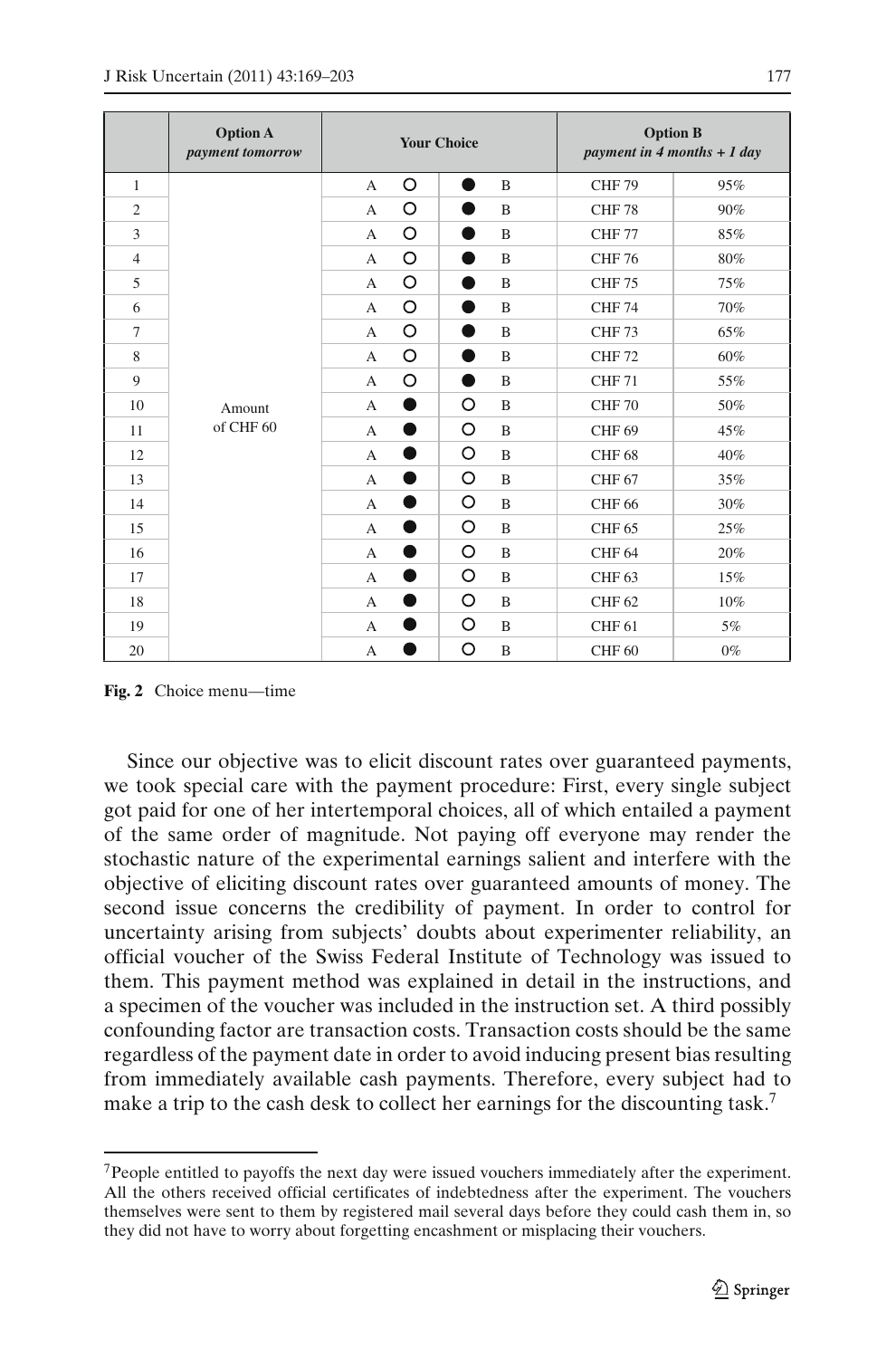# <span id="page-9-0"></span>**2 Econometric specification**

The data elicited in the experiment provide two types of main variables: certainty equivalents *CE* for risky prospects, and discount rates  $\delta_t$  imputed from observed present equivalents *PE* for temporal prospects. We first discuss our econometric approach to risky choice and, subsequently, describe the method employed to test for a link between subproportionality and hyperbolicity.

### 2.1 Behavior under risk

Modeling decisions under risk encompasses two components, a model of behavior on the one hand, and assumptions regarding decision errors on the other hand. Risk taking behavior is modeled by rank dependent utility theory (RDU).

According to RDU, an individual values a two-outcome lottery  $\mathcal{L} =$  $(x_1, p; x_2)$ , where  $x_1 > x_2 \ge 0$ , by  $w(p)u(x_1) + (1 - w(p))u(x_2)$ . The function  $u(x)$ , with  $u(0) = 0$  and  $u'(x) > 0$ , describes how monetary outcomes *x* are subjectively valued. The function  $w(p)$  assigns a subjective weight to every outcome probability p, with  $w(0) = 0$ ,  $w(1) = 1$ , and  $w'(p) > 0$ . The decision maker's predicted certainty equivalent  $\hat{CE}$  for this lottery can then be written as

$$
\hat{CE} = u^{-1} \left[ w(p)u(x_1) + (1 - w(p))u(x_2) \right]. \tag{1}
$$

In order to make RDU operational, we have to assume specific functional forms for the utility function  $u(x)$  and the probability weighting function  $w(p)$ . Given our objective of describing individual behavior, we choose flexible functional forms for  $u$  as well as for  $w$ . A natural candidate for utility  $u$  is a power function. In its extensive form, as discussed by Wakke[r](#page-34-0) [\(2008\)](#page-34-0), *u* is modeled as<sup>8</sup>

$$
u(x) = \begin{cases} x^{\eta} & \text{if } \eta > 0, \\ \ln(x) & \text{if } \eta = 0, \\ -x^{\eta} & \text{if } \eta < 0. \end{cases}
$$
 (2)

A variety of parameterizations of probability weighting functions  $w(p)$ have been proposed in the literature (Karmarka[r](#page-33-0) [1979](#page-33-0); Lattimore et al[.](#page-33-0) [1992;](#page-33-0) Tversky and Kahnema[n](#page-34-0) [1992\)](#page-34-0). Since our primary interest lies in common ratio violations we focus on the characteristic of subproportionality. Expressed formally (Prele[c](#page-33-0) [1998](#page-33-0)), *subproportionality* holds if  $1 \ge p > q > 0$  and  $0 < \lambda < 1$  implies the inequality

$$
\frac{w(p)}{w(q)} > \frac{w(\lambda p)}{w(\lambda q)}.\tag{3}
$$

<sup>&</sup>lt;sup>8</sup>Note that  $ln(x)$  is not defined for  $x = 0$ . Therefore, estimation is carried out after shifting all outcomes by one unit of money (cmp. Wakke[r](#page-34-0) [\(2008](#page-34-0)), p.1335).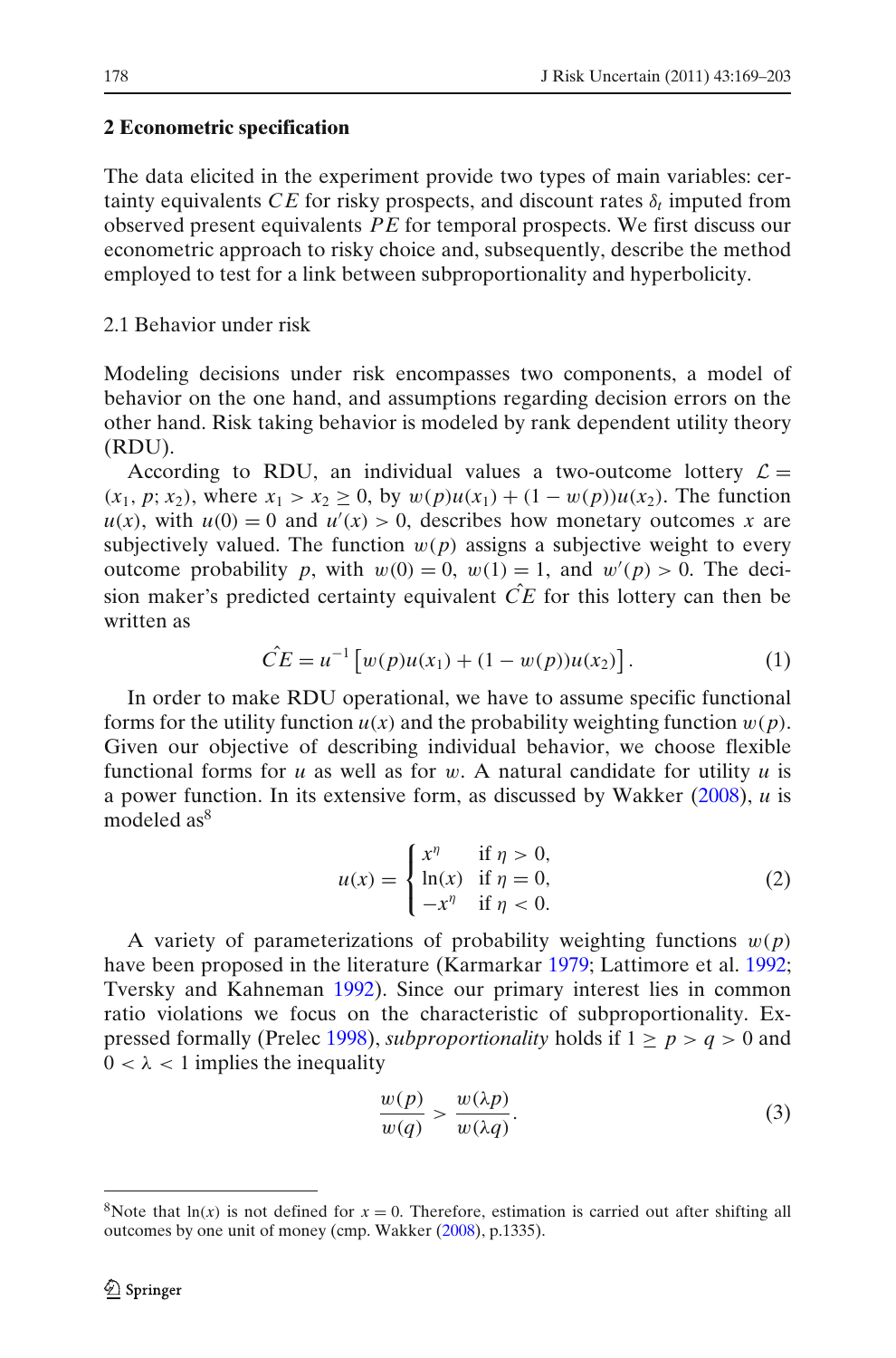As we rely on subproportionality as the crucial characteristic of the probability weighting function, to be estimated for each single individual, we adopt the flexible and empirically well-founded two-parameter specification suggested by Prele[c](#page-33-0) [\(1998](#page-33-0)),

$$
w(p) = e^{-\beta(-\ln p)^{\alpha}}.
$$
\n<sup>(4)</sup>

For  $\alpha$  < 1, the function is subproportional everywhere, with the parameter  $\alpha$ measuring the degree of subproportionality.<sup>9</sup> A smaller value of  $\alpha$  reflects a more subproportional curve, departing more strongly from linear weighting. Therefore, this specification enables us to rank individuals according to their proneness to common ratio violations. The second parameter,  $\beta > 0$ , is a net index of convexity in that increasing  $\beta$  increases the convexity of the function without affe[c](#page-33-0)ting subproportionality (Prelec [\(1998](#page-33-0)), p.505). Linear weighting is characterized by  $\alpha = \beta = 1$ .

With regard to error specification we have to reconsider our measurement procedure. In the course of the experiment, an individual's risk taking behavior was captured by her certainty equivalents  $CE_l$  for a set of 20 different lotteries  $\mathcal{L}_l = (x_{1l}, p_l; x_{2l}), l \in \{1, \ldots, 20\}$ . Since RDU explains *deterministic* choice, actual certainty equivalents  $CE_l$  are likely to deviate from the predicted certainty equivalents  $\hat{CE}_l$  by a stochastic error  $\epsilon_l$ , which has to be taken account of. Therefore, we assume that the observed certainty equivalents *CEl* can be expressed as  $CE_l = \hat{CE}_l + \epsilon_l$ , with  $\epsilon_l$  being normally distributed with zero mean $10$ 

Concerning the error variance, we need to account for heteroskedasticity: For each lottery subjects had to consider 20 guaranteed outcomes, equally spaced throughout the lottery's outcome range  $x_{1l} - x_{2l}$ . Since the observed certainty equivalent  $CE_l$  is calculated as the arithmetic mean of the smallest guaranteed amount preferred to the lottery and the subsequent guaranteed amount, the error is proportional to the outcome range. Therefore, the standard deviation  $v_l$  of the error term distribution has to be normalized by the outcome range, yielding  $v_l = v(x_{1l} - x_{2l})$ , where v denotes an additional parameter to be estimated. In total, therefore, four parameters per subject were estimated by maximum likelihood: the curvature of the utility function  $η$ , subproportionality and convexity of the probability weighting function  $α$ and  $\beta$ , as well as the normalized standard deviation of the decision error parameter ν.

 $^{9}$ Prele[c](#page-33-0) [\(2000](#page-33-0)) even uses the term "Allais paradox index" (p.78).

<sup>&</sup>lt;sup>10</sup>Since *CE* is calculated as the arithmetic mean of two neighboring amounts in the choice menu it possibly contains some measurement error. As *CE* is the dependent variable in the model a measurement error does not pose a problem other than potentially increasing noise.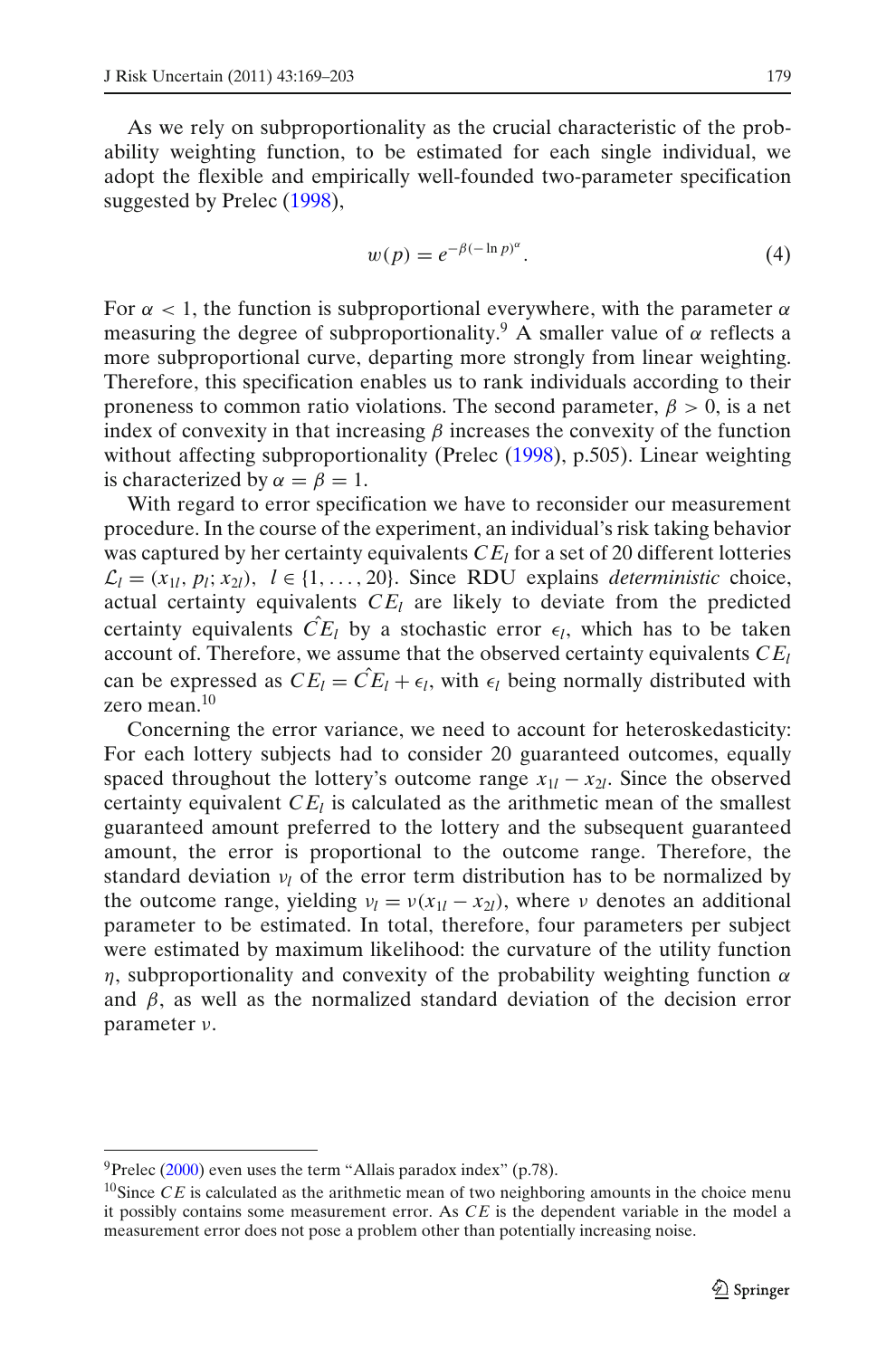# 2.2 Behavior over time

Subjects' responses to the intertemporal choice tasks in the experiment provided us with measurements of discount rates  $\delta_2$  and  $\delta_4$ , imputed from the intertemporal tradeoffs between present equivalents *PE* and payments *x* delayed by two and four months, respectively. However, the true underlying discount weights  $D(t)$  are defined in terms of utilities, not payoffs.<sup>11</sup> For a temporal prospect  $T = (x, t)$ , true discount rates are inferred from the indifference relation  $u(PE) = D(t)u(x)$ . Measured discount rates, therefore, deviate from the underlying true rates unless  $u$  is linear. While in our specification utility curvature affects the level of discount rates but cannot, by itself, induce their decline, it may have a confounding effect on the magnitude of the change in the measured discount rates  $\Delta \delta = \delta_2 - \delta_4$ : In the presence of nonlinear probability weighting,  $\Delta \delta$  gets amplified by the concavity of the power utility function (see Appendix  $\overline{A}$ .4). Specifically, the more concave *u*, the larger the measured difference in the discount rates  $\Delta \delta$  if  $w(p)$  is not linear. Therefore, we control for the degree of concavity  $\eta$  in the regression model.

# 2.3 Regression model

We investigate the hypothesized relationship between probability weighting and changing discount rates by regressing the difference between the imputed discount rates  $\delta_2$  and  $\delta_4$ ,  $\Delta \delta$ , on a vector of regressors *c*. In the base model, Model 1, the vector *c* consists of a constant and the individuals' estimated risk preference parameters:  $\eta$  captures concavity of the utility function,  $\alpha$  captures subproportionality of the probability weighting function, and  $\beta$  its convexity. If there is a link between subproportionality and hyperbolicity, we expect to find a negative correlation between subproportionality  $\alpha$  and the extent of the decline in discount rates  $\Delta \delta$ . Additionally, we estimate an extended version of the base model, Model 2, by controlling for a set of individual characteristics. In particular, these controls comprise gender (labeled *Female*), age (*Age*), the logarithm of disposable income per month (*Log-Income*), a binary variable indicating whether the subject is familiar with investment decisions (*Experience*) as well as the test score for the *Cognitive Reflection Test*  $(CRT)$  (Frederic[k](#page-33-0) [2005](#page-33-0)).<sup>12</sup> This three-question test measures specific aspects of cognitive ability which were found to be strongly correlated with risk taking and discounting behavior.

 $11$ We assume that the utility of money is a general cardinal function which applies to risky as well as to delayed payoffs. A theoretical justification for this assumption is provided by Wakke[r](#page-34-0) [\(1994](#page-34-0)), empirical support by Abdellaoui et al[.](#page-32-0) [\(2010\)](#page-32-0).

<sup>&</sup>lt;sup>12</sup>Summary statistics of the controls are included in Appendix [E,](#page-31-0) Table [4.](#page-31-0)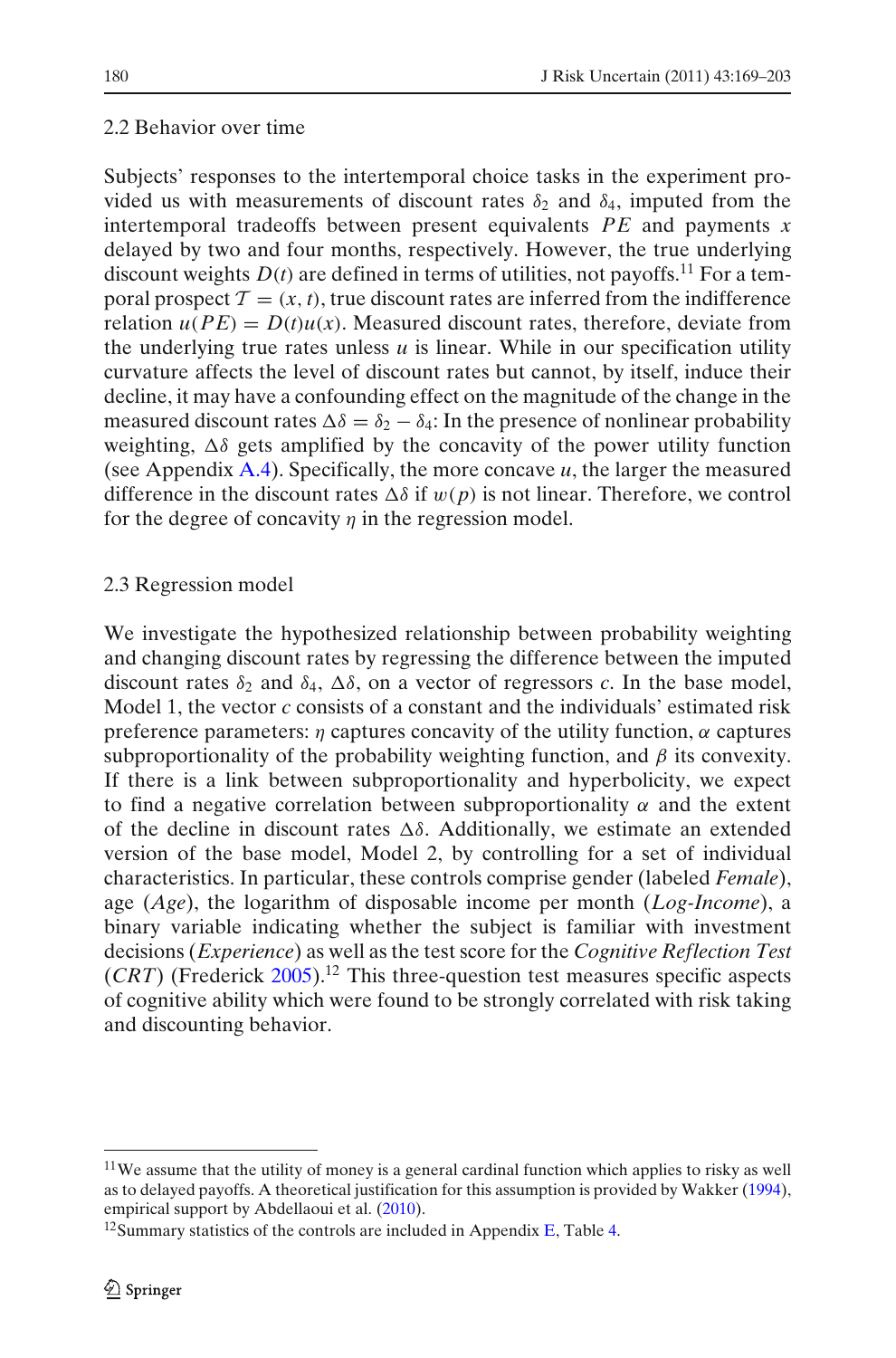<span id="page-12-0"></span>Unlike the exemplary choice pattern displayed in Fig. [2,](#page-8-0) a decision maker may have opted for the same option in all rows of the choice menu, which results in a censored observation. In particular, she may have always preferred the smaller sooner option, indicating that her discount rate may lie beyond the maximum value of  $95\%$ .<sup>13</sup> As a consequence, the difference between the observed discount rates  $\delta_2$  and  $\delta_4$  is affected by censoring as well. As ordinary least square (OLS) may yield biased estimates in this case, we account for this issue by a censored regression model, described in detail in Appendix [B.](#page-28-0) The model has the following form:

$$
\Delta \delta_i^* = c_i \underbrace{(\gamma_2 - \gamma_4)}_{\Delta \gamma} + \underbrace{e_{2,i} - e_{4,i}}_{\Delta e_i},
$$
\n(5)

where  $\Delta \delta_i^*$  specifies the true, but potentially unobserved, difference between  $\delta_2$  and  $\delta_4$  for individual *i*,  $i \in \{1, \ldots, 112\}$ . The error term  $\Delta e_i$  is normally distributed with mean zero and variance  $\sigma^2$ . The interpretation of the regression coefficients  $\Delta \gamma$  is equivalent to those of OLS regression, also displayed in the regression output (see Table [3\)](#page-15-0).

# **3 Results**

In the following section we analyze the raw data on risk taking behavior and time discounting, and present the estimates for subjects' probability weights. Finally, we examine the relationship between subjects' sensitivities with respect to changes in probability and delay.

#### 3.1 Descriptive analysis

For the domain of risk taking, Fig. [3](#page-13-0) summarizes observed behavior by the median relative risk premia  $RRP = (EV - CE)/EV$ , where *EV* denotes the expected value of a lottery's payoff and *CE* stands for the observed certainty equivalent. *RRP* > 0 indicates risk aversion, *RRP* < 0 risk seeking, and  $RRP = 0$  risk neutrality. The median relative risk premia, sorted by the probability *p* of the higher gain, show a systematic relationship between aggregated risk attitudes and lottery probabilities: Subjects' choices display the familiar pattern, i.e. they are risk averse for high-probability gains, but risk seeking for low-probability gains, supporting the existence of probability distortions.

<sup>&</sup>lt;sup>13</sup>A decision maker may also always prefer the later larger option. In this case, we assume a discount rate of 0%. The number of observations at the boundary of the choice menu are listed in Table [5](#page-32-0) of Appendix [E.](#page-31-0)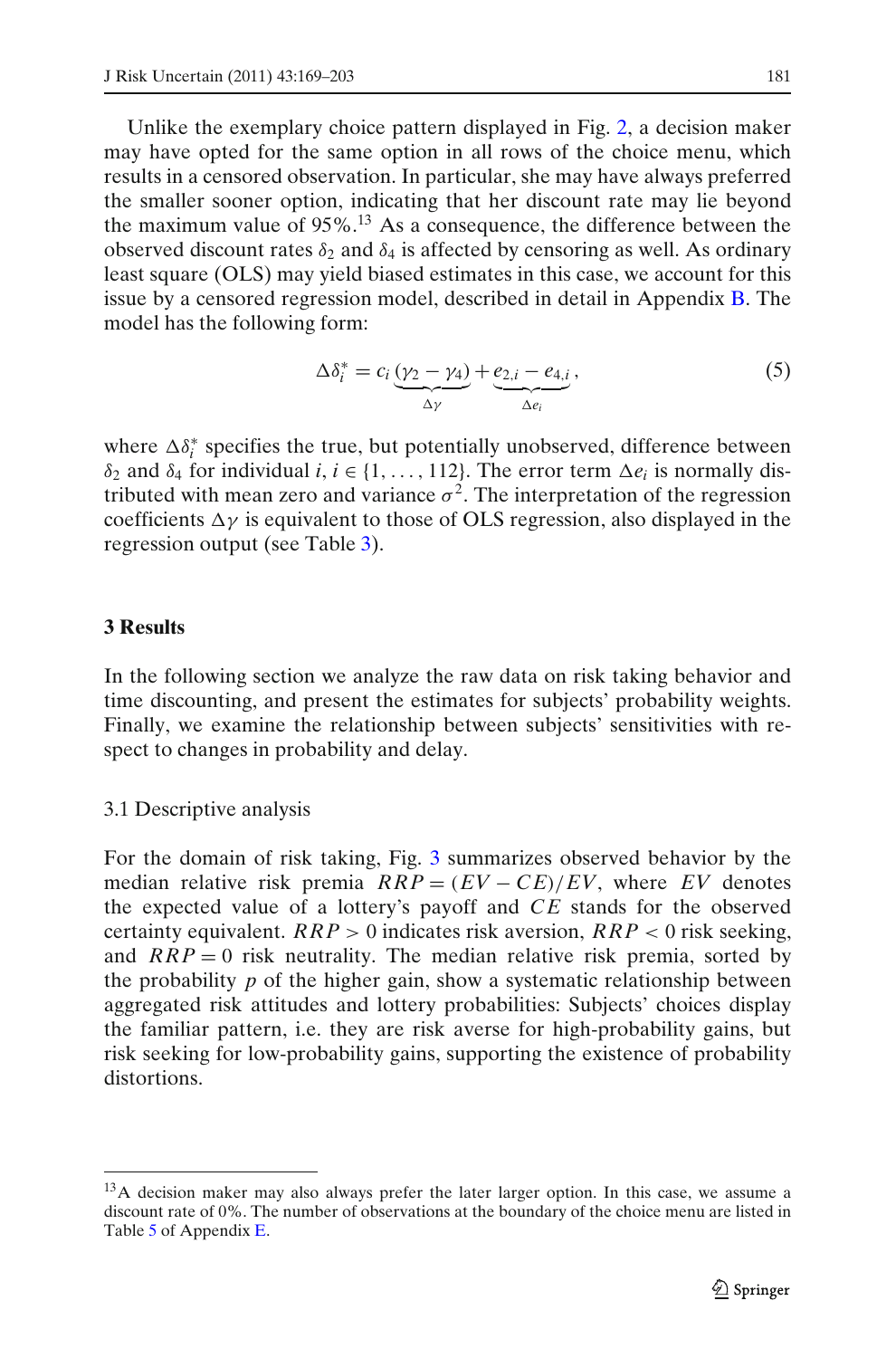<span id="page-13-0"></span>

As far as intertemporal choices are concerned, people's average behavior exhibits decreasing discount rates, i.e. subjects discount less remote outcomes more strongly than more remote ones: The first column in Table [2](#page-14-0) reveals that the discount rates imputed from subject's choices decline on average by 7 percentage points *per annum* when the time horizon is extended from two months to four months. The average data veil heterogeneity as well as the extent of decreasing discount rates, however. Whereas the majority of approximately 54% of all subjects exhibit decreasing discount rates over time,  $\Delta\delta$  > 0 (second column), about 29% exhibit constant discount rates (third column), and the residual group reveals increasing discount rates (fourth column). Average discount rates of subjects with decreasing discount rates amount to  $\delta_2 = 47\%$  *p.a.* and  $\delta_4 = 31\%$  *p.a.*, respectively, reflecting a much greater change than do the overall averages.<sup>14</sup>

# 3.2 Risk preference parameters

Whereas one of our central variables, change in discount rates  $\Delta \delta$ , is directly observable, the other one, departure from linear probability weighting, has to be estimated from our data on certainty equivalents.

Individual risk preference parameters  $\eta$ ,  $\alpha$  and  $\beta$  were estimated on the basis of the econometric model discussed in Section [2.1.](#page-9-0) As Table [2](#page-14-0) reveals, the average values of the curvature parameter  $\eta$  of the utility function reflect slight concavity or linearity. The average subproportionality index  $\alpha$  amounts to 0.505, indicating a pronounced departure from linear probability weighting in line with previous findings (Tversky and Kahnema[n](#page-34-0) [1992](#page-34-0); Gonzalez and W[u](#page-33-0) [1999](#page-33-0); Abdellaou[i](#page-32-0) [2000](#page-32-0)). The average estimates for  $\beta$  lie in the vicinity of one, implying that the respective curves intersect the diagonal at about  $p = 1/e$ . <sup>15</sup>

<sup>&</sup>lt;sup>14</sup>The distributions of the observed discount rates are shown in Appendix [C.](#page-30-0)

 $15$ Histograms of the parameter distributions are included in Appendix  $D$ .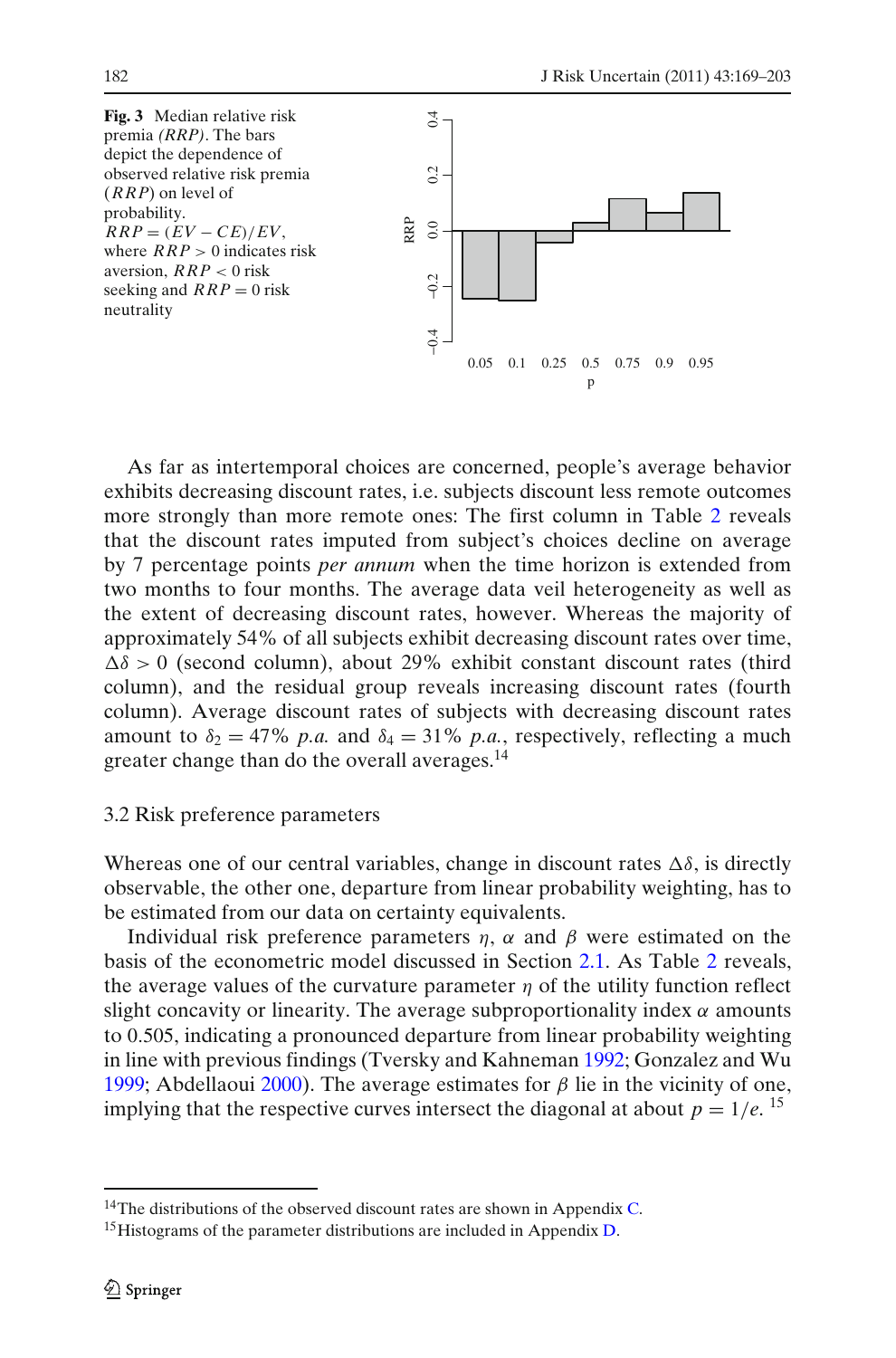|                     | All              | Subjects with             |                              |                             |
|---------------------|------------------|---------------------------|------------------------------|-----------------------------|
|                     | 100%             | $\Delta\delta>0$<br>53.9% | $\Delta \delta = 0$<br>29.2% | $\Delta\delta$ < 0<br>16.9% |
| $\delta_2$          | 0.368            | 0.465                     | 0.213                        | 0.328                       |
|                     | (0.023)          | (0.029)                   | (0.045)                      | (0.058)                     |
| $\delta_4$          | 0.299            | 0.307                     | 0.213                        | 0.418                       |
|                     | (0.020)          | (0.025)                   | (0.045)                      | (0.068)                     |
| $\Delta\delta$      | 0.070<br>(0.012) | 0.157<br>(0.015)          | $\overline{0}$               | $-0.090$<br>(0.019)         |
| $\eta$              | 0.873            | 0.808                     | 0.948                        | 0.953                       |
|                     | (0.032)          | (0.046)                   | (0.074)                      | (0.072)                     |
| $\alpha$            | 0.505            | 0.426                     | 0.574                        | 0.634                       |
|                     | (0.021)          | (0.027)                   | (0.040)                      | (0.063)                     |
| $\beta$             | 0.974            | 0.936                     | 1.064                        | 0.940                       |
|                     | (0.026)          | (0.036)                   | (0.068)                      | (0.045)                     |
| <b>Observations</b> | 89               | 48                        | 26                           | 15                          |

<span id="page-14-0"></span>**Table 2** Average discount rates and risk parameters

The table lists average observed discount rates  $\delta_2$  and  $\delta_2$  and estimated risk parameters  $\eta$ ,  $\alpha$  and  $β$  (standard errors in parentheses).  $δ<sub>2</sub> (δ<sub>4</sub>)$  denotes the imputed discount rate for the two (four) month delay, and  $\Delta \delta = \delta_2 - \delta_4$ . *η* is the (power) utility parameter (see Eq. [2\)](#page-9-0).  $\alpha$  is an index for subproportionality of the Prelec probability weighting function and  $\beta$  an index for its convexity. 23 subjects were excluded from the descriptive statistics due to censoring

The overall picture revealed by our data is consistent with the typical empirical findings: On average, subjects systematically violate linear probability weighting and constant-rate discounting. But the central question, namely whether the degree of subproportionality of probability weighting is associated with hyperbolicity of discounting behavior at the level of the *individual* has yet to be answered.

# 3.3 Relationship between probability weights and hyperbolic discounting

A first indication of a systematic relationship between probability weighting and discounting can be found in Table 2. The average estimated subproportionality index  $\alpha$  varies substantially across discounting types and exhibits a systematic pattern:  $\alpha$  is lowest for the group with decreasing discount rates and highest for the group with increasing discount rates.

This finding is confirmed by the estimates of the regression models. Table [3](#page-15-0) displays the results derived by OLS as well as by the censored regression method. Inspection of the coefficients indicates that censoring seems not to be an important problem: After omitting the 23 censored observations, OLS yields coefficients very close to the estimates of the censored regression model. Furthermore, both specifications (Models 1 and 2) lead to the same conclusion: Subproportionality of probability weighting is significantly associated with decreasing discount rates  $\Delta \delta$ . Table [3](#page-15-0) shows that, in line with our conjecture, the estimated coefficient of  $\alpha$  is negative, amounting to approximately  $-0.2$ .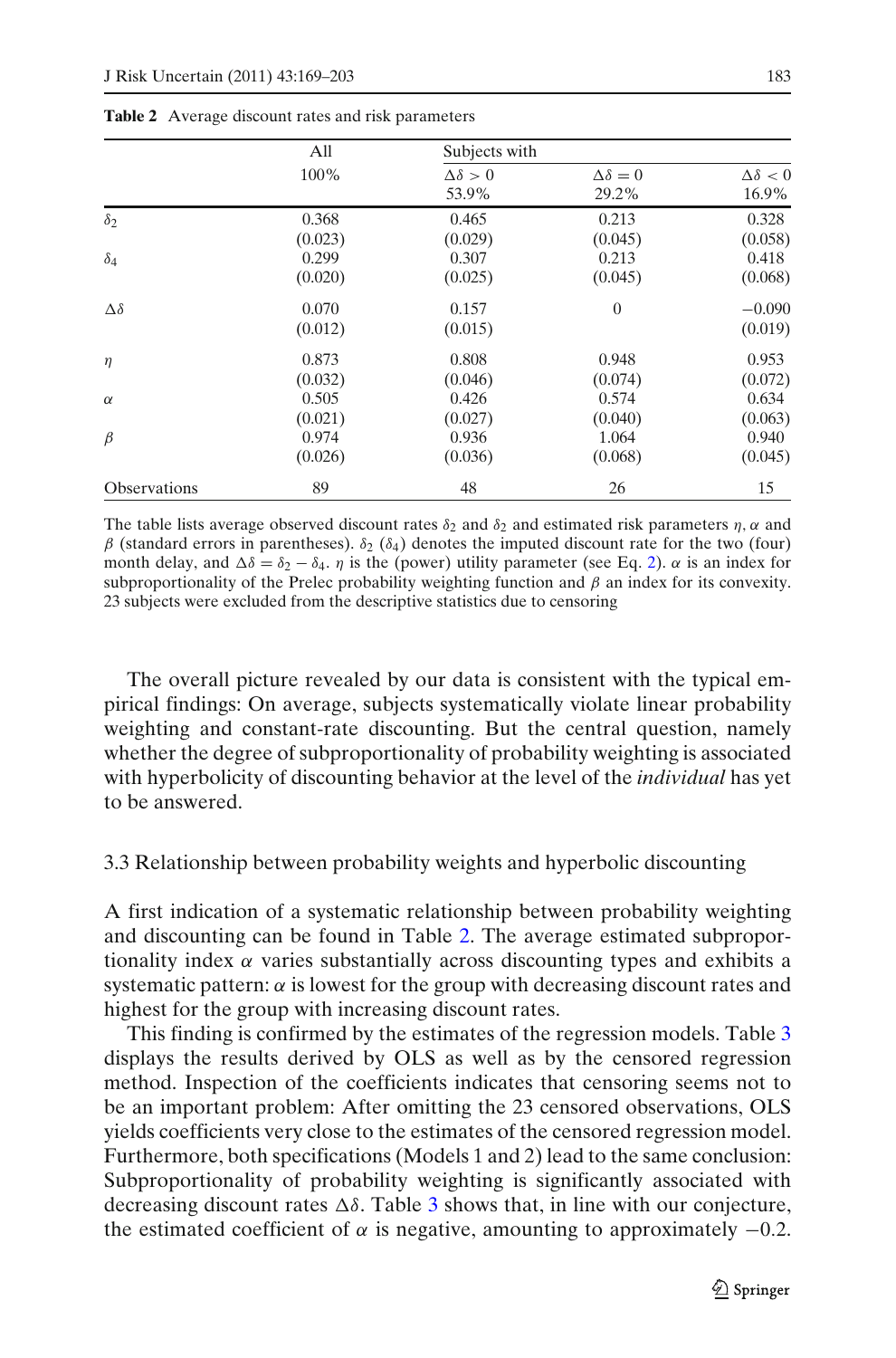| Dependent variable: $\Delta \delta$ ( $\Delta \delta^*$ ) |                |             |             |             |  |  |
|-----------------------------------------------------------|----------------|-------------|-------------|-------------|--|--|
|                                                           | <b>OLS</b>     |             | Censored    |             |  |  |
|                                                           | Model 1        | Model 2     | Model 1     | Model 2     |  |  |
| Intercept                                                 | $0.226***$     | 0.279       | $0.247***$  | 0.321       |  |  |
|                                                           | (0.063)        | (0.228)     | (0.057)     | (0.225)     |  |  |
| $\eta$                                                    | 0.018          | 0.002       | $-0.006$    | $-0.022$    |  |  |
|                                                           | (0.042)        | (0.043)     | (0.039)     | (0.041)     |  |  |
| $\alpha$                                                  | $-0.205***$    | $-0.220***$ | $-0.185***$ | $-0.203***$ |  |  |
|                                                           | (0.066)        | (0.074)     | (0.062)     | (0.075)     |  |  |
| $\beta$                                                   | $-0.070$       | $-0.040$    | $-0.074$    | $-0.045$    |  |  |
|                                                           | (0.067)        | (0.068)     | (0.060)     | (0.063)     |  |  |
| Female                                                    |                | $-0.012$    |             | $-0.011$    |  |  |
|                                                           |                | (0.031)     |             | (0.032)     |  |  |
| Age                                                       |                | $-0.001$    |             | $-0.002$    |  |  |
|                                                           |                | (0.007)     |             | (0.007)     |  |  |
| Log-Income                                                |                | $-0.013$    |             | $-0.012$    |  |  |
|                                                           |                | (0.024)     |             | (0.023)     |  |  |
| Experience                                                |                | 0.015       |             | 0.020       |  |  |
|                                                           |                | (0.032)     |             | (0.033)     |  |  |
| <b>CRT</b>                                                |                | 0.021       |             | 0.021       |  |  |
|                                                           |                | (0.017)     |             | (0.017)     |  |  |
| $\hat{\sigma}$                                            | 0.123          | 0.124       | 0.084       | 0.082       |  |  |
| $R^2$ or (LogLik)                                         | 0.137          | 0.170       | (48.693)    | (51.123)    |  |  |
| <b>Observations</b>                                       | 89             | 89          | 112         | 112         |  |  |
| Parameters                                                | $\overline{4}$ | 9           | 9           | 19          |  |  |

<span id="page-15-0"></span>

| <b>Table 3</b> Regression results |  |
|-----------------------------------|--|
|-----------------------------------|--|

The table presents estimation results for the ordinary least square model (OLS; censored observations were omitted) and the censored regression model. It shows whether and to what extent risk preference parameters  $\eta$ ,  $\alpha$ ,  $\beta$  and personal characteristics explain the difference in imputed discount rates  $\Delta \delta = \delta_2 - \delta_4$ . *CRT* denotes the test score for the Cognitive Reflection Test (Frederic[k](#page-33-0) [2005\)](#page-33-0), a three-item test measuring specific aspects of cognitive ability. Standard errors (in parentheses) are obtained by the bootstrap method with 10,000 replications. Bootstrapping accounts for the fact that the regressors  $\alpha$ ,  $\beta$  and  $\eta$  are estimated quantities

All the respective estimates are significant at the 1%-level and remain robust to inclusion of additional controls. The effect is not only highly significant, it is also quite substantial: A decrease in the subproportionality index  $\alpha$  by 0.1 is associated with an increase in  $\Delta\delta$  by 2 percentage points *per annum*. In particular, the decline in discount rates is only related to the degree of subproportionality, but not to the index of convexity  $\beta$ . We obtained the same order of magnitude for the coefficient of  $\alpha$  when we restricted  $\beta$  to be equal to one. Regression coefficients and their standard errors also remain stable when either  $\eta$  or  $\beta$  are deleted from the list of regressors.<sup>16</sup>

<sup>&</sup>lt;sup>16</sup>Moreover, it can be shown that estimates are totally robust to alternative parameterizations of the probability weighting curve as well. Results are available upon request.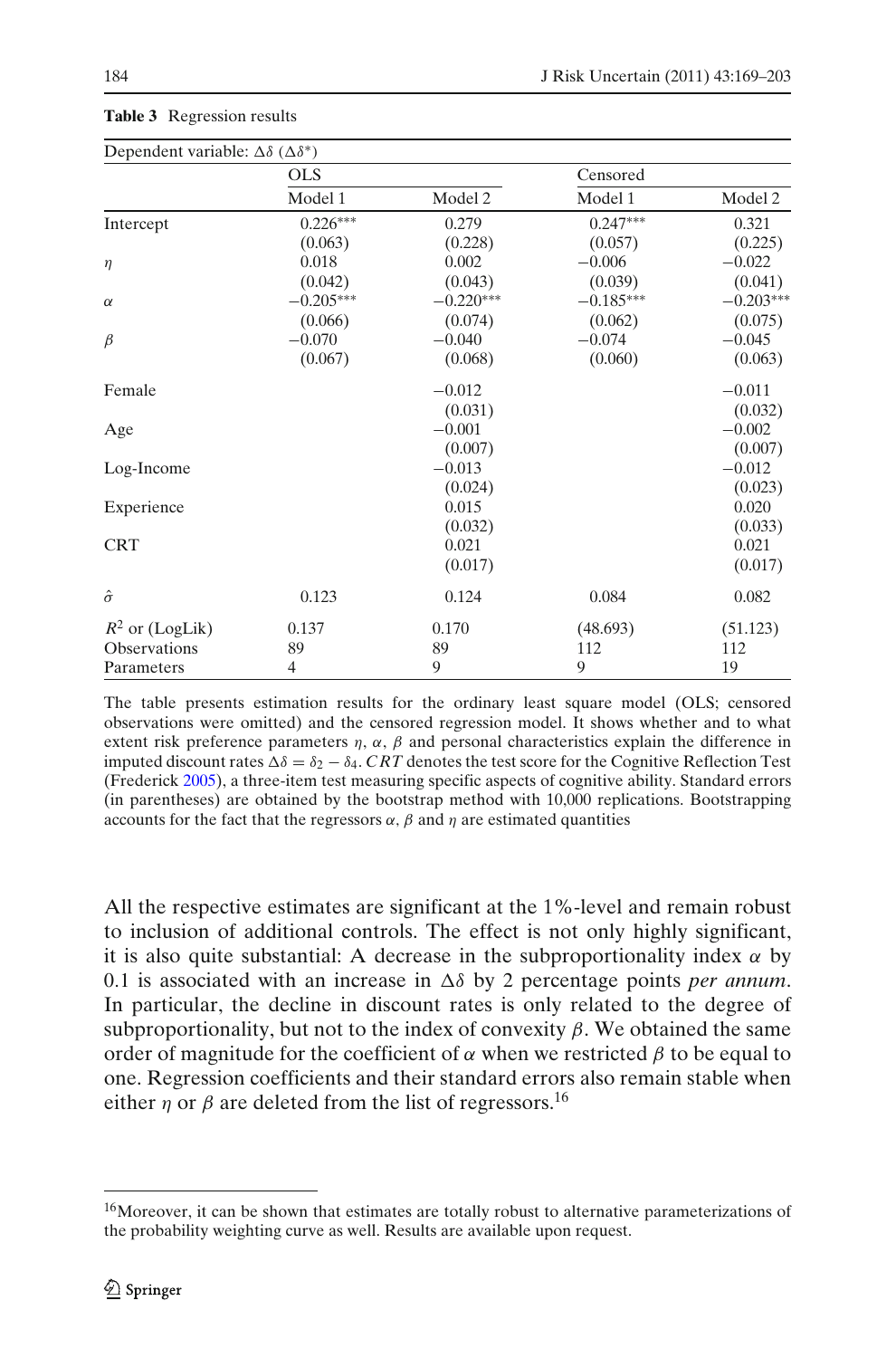<span id="page-16-0"></span>The coefficients of the utility parameter  $\eta$  are not statistically different from zero, either.<sup>17</sup> This result is consistent with our hypothesis that utility curvature *per se* does not impact the extent of decreasing discount rates. Furthermore, none of the other individual characteristics show a significant effect.<sup>18</sup>

An *F*-test comparing the OLS Model 1 with Model 2 renders a *p*-value of 0.670, favoring the more parsimonious Model 1, as the controls do not substantially contribute to explaining the variance in  $\Delta \delta$ .<sup>19</sup> Furthermore, the regression models explain a rather large fraction of total variance: Model 2, for instance, yields an  $\overline{R}$ -squared value of 17%.<sup>20</sup> These findings present conclusive evidence that comparatively more subproportional probability weighting is associated with a stronger decline in discount rates.

### **4 Discussion**

The strong and significant correlation between subproportionality of probability weighting and extent of hyperbolic discounting begs the question of whether this relationship can be explained in causal terms. In principle, there are three pathways through which correlation could be generated. First, the tendency towards hyperbolic discounting could cause distortions in probability weights. Since, in experiments, estimates of probability weights are generally based on atemporal choices, i.e. when there is practically no time delay between choice and payment, this possibility can be effectively ruled out. Second, the direction of causality could work the other way round, with proneness to probability distortions inducing hyperbolic discounting. Finally, there could be a third factor driving both types of departures from the standard model predictions. We will discuss the latter possibility first and then turn to the second alternative.

Since the common ratio effect and the common difference effect pertain to diminishing sensitivity towards probability and delay, respectively, similar cognitive processes may govern the evaluation of risky and delayed outcomes. A natural candidate for a common factor driving both processes is cognitive abilities. Several papers have looked into the relationship between cognitive abilities and risk tolerance on the one hand, and between cognitive abilities and patience on the other hand (Frederic[k](#page-33-0) [2005](#page-33-0); Benjamin et al[.](#page-32-0) [2006;](#page-32-0) Dohmen et al[.](#page-32-0) [2007](#page-32-0)). Generally, they conclude that better cognitive abilities tend to be associated with higher risk tolerance as well as higher patience. For

<sup>&</sup>lt;sup>17</sup>Nor does an interaction term  $\alpha \times \eta$  contribute to explaining variation in  $\Delta \delta$ .

<sup>&</sup>lt;sup>18</sup>While not significantly different from zero, coefficients exhibit the expected signs: Females have a slightly more subproportional weighting curve, consistent with previous findings (Fehr-Duda et al[.](#page-32-0) [2006\)](#page-32-0). Both experience with investment decisions and high *CRT* scores are associated with smaller departures from linearity.

<sup>&</sup>lt;sup>19</sup>The same is the case when the two censored models are compared. A likelihood ratio test of Model 2 against Model 1 renders a *p*-value of 0.9.

<sup>&</sup>lt;sup>20</sup>When regressing  $\Delta \delta$  exclusively on the socioeconomic variables, *R*-squared amounts to 3.9%.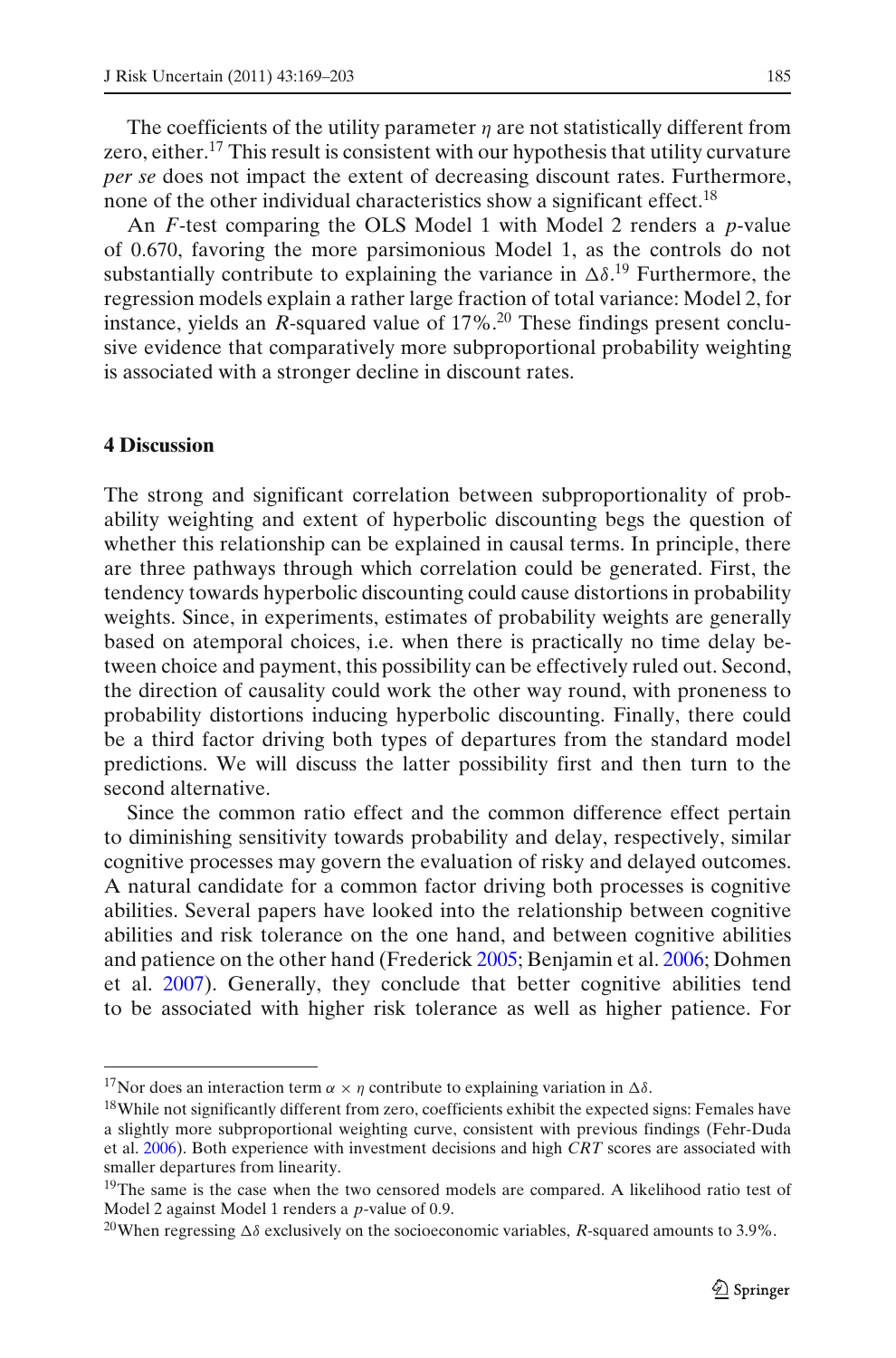instance, Frederic[k](#page-33-0) [\(2005](#page-33-0)) finds that students with high *Cognitive Reflection Test* scores gamble significantly more often that do the low *CRT* group, and exhibit lower imputed discount rates, albeit not for choices involving longer time horizons. These previous findings seem to conflict with the insignificant coefficient of *CRT* in Table [3.](#page-15-0) Since *CRT* is not correlated with  $\alpha$ <sup>21</sup>, the lack of correlation between *CRT* and  $\Delta\delta$  indeed suggests that *CRT* scores cannot explain the variance in the hyperbolicity of discount rates. However, we are concerned with sensitivities towards changes in probability and delay and not with measures of average risk aversion and impatience, the focus of previous research. Of course, there could be other factors than cognitive abilities, or aspects of cognitive ability not captured by *CRT* scores, that drive the correlation between subproportionality and hyperbolic discounting. Clearly, this possibility cannot be ruled out and needs further exploration.

Finally, we discuss the last one of our options, direct impact of subproportionality on hyperbolicity of discounting. Many authors have noted before that "[a]nything that is delayed is almost by definition uncertain" (Prelec and Loewenstei[n](#page-33-0) [1991,](#page-33-0) p.784). For instance, a promised reward may, due to unforeseen circumstances, materialize later or turn out to be smaller than expected, or death may keep the decision maker from collecting her reward at all. For these reasons, future consequences are inextricably associated with uncertainty, implying that the decision maker's valuation of temporal prospects not only depends on her *pure* time preference, i.e. her preference for immediate utility over delayed utility, but also on her perception of uncertainty and, consequently, on her risk preferences. In other words, uncertainty drives a wedge between pure time preferences and time discounting.

If this account is an accurate description of intertemporal choice it has far reaching implications for observed discounting behavior, the most obvious one being that behaviorally revealed discount rates will be higher than the rate of *pure* time preference as they include a risk premium. Not surprisingly then, uncertainty has been identified to be an important confound in the measurement of time preferences, which may, at least partly, explain the notoriously high discount rates found in empirical studies (Frederick et al[.](#page-33-0) [2002\)](#page-33-0). The story does not stop here, however. If risk preferences influence time discounting, then people's proneness to probability weighting has to be taken into account as well. Recent contributions have examined the impact of nonlinear probability weighting on discounting behavior theoreticall[y](#page-33-0) (Halevy [2008](#page-33-0); Sait[o](#page-34-0) [2011\)](#page-34-0). Halevy, motivated by the interaction effects between time and risk found by Keren and Roelofsm[a](#page-33-0) [\(1995](#page-33-0)) and Weber and Chapma[n](#page-34-0) [\(2005\)](#page-34-0), is concerned with convex probability transformations that can accommodate the certainty effect inherent in the classical Allais paradox. We focus on the more general case of common ratio violations which can be modeled by subproportional probability weights. Subproportionality is not confined to convex functions but may also be present in inverse S-shaped probability transformations, which

<sup>21</sup>The Pearson correlation coefficient amounts to −0.0049 (*p*-value 0.964).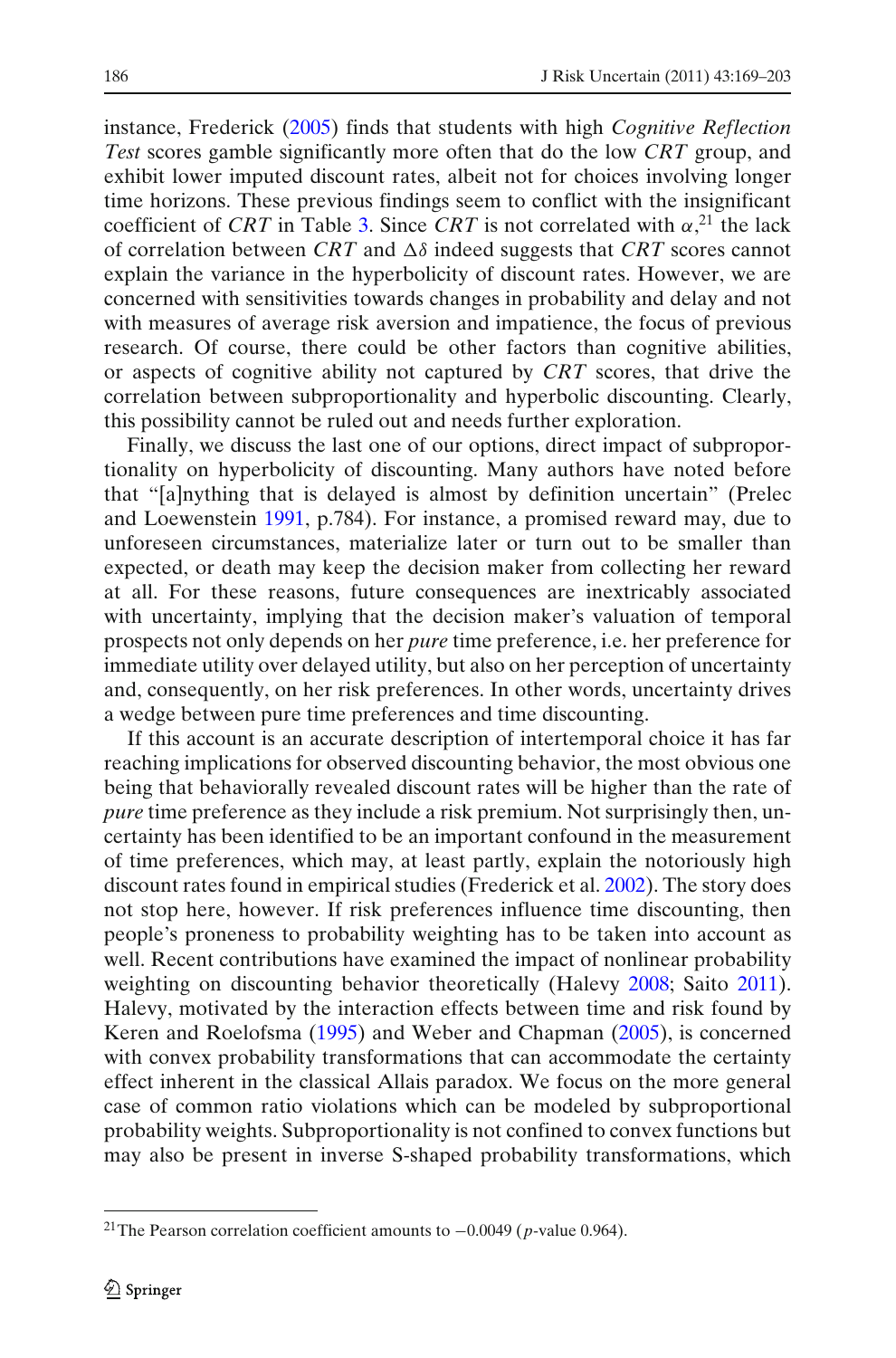<span id="page-18-0"></span>organize a large part of the empirical evidence. In the following, we show that the degree of subproportionality of probability weights indeed predicts the extent of decreasing discount rates. Furthermore, we derive comparative static results with respect to degree of uncertainty and exemplify the model predictions by graphical illustrations.

#### 4.1 A model of discounting: the warped lens

If the future is perceived as uncertain, an allegedly guaranteed delayed outcome  $\mathcal{T} = (x, t)$  is effectively evaluated as a risky prospect. Suppose that any future payment is perceived to materialize with a constant per-period probability of contract survival  $s, 0 < s \leq 1$ . Consequently, T is evaluated as  $\mathcal{L} = (x, s^t)$ , rendering *x* with probability  $s^t$  and zero otherwise.

As far as the rate of pure time preference is concerned, we adopt the conventional assumption: the rate of pure time preference is characterized by a constant per-period rate  $r \geq 0$ , resulting in a pure time discount factor  $\rho$  equal to  $e^{-r}$ .

These assumptions imply that the present equivalent *PE* of the future payment *x*, such that the decision maker is indifferent between *PE* and *x*, is defined by

$$
u(PE) = w(s^t) \rho^t u(x). \tag{6}
$$

The *effective* discount weight  $D(t)$  at delay *t* equals the weight attached to  $u(x)$ , i.e.

$$
D(t) = w(s^t) \rho^t,\tag{7}
$$

which depends not only on the *pure* rate of time preference *r*, but also on the probability of contract survival *s* as well as on the shape of the probability weighting function w. Clearly, if w is linear,  $D(t)$  declines exponentially irrespective of the magnitude of *s*. If  $0 < s < 1$ , the resulting discount weight is lower than for  $s = 1$ , implying that uncertainty *per se* increases the absolute level of discount rates, but cannot account for discount rates declining over time. In fact, due to uncertainty, discounting would be observed even for a zero rate of pure time preference. If, however, w is nonlinear and  $0 < s <$ 1, the component  $w(s^t)$  distorts the discount weight: As shown formally in Appendix [A.1,](#page-25-0) subproportionality of  $w$  generates hyperbolicity of  $w(s<sup>t</sup>)$  in *t* and, consequently, decreasing discount rates if the future is perceived as uncertain. Metaphorically speaking, the decision maker, when looking into the future, perceives delayed events through the warped lens of probability distortions. A natural extension of this insight is that higher degrees of subproportionality induce more strongly declining discount rates (see Appendix [A.2\)](#page-26-0). The effective discount weight *D*(*t*) also depends on the level of uncertainty *s*. Higher uncertainty implies more strongly declining discount rates as well. A formal proof appears in Appendix [A.3.](#page-27-0)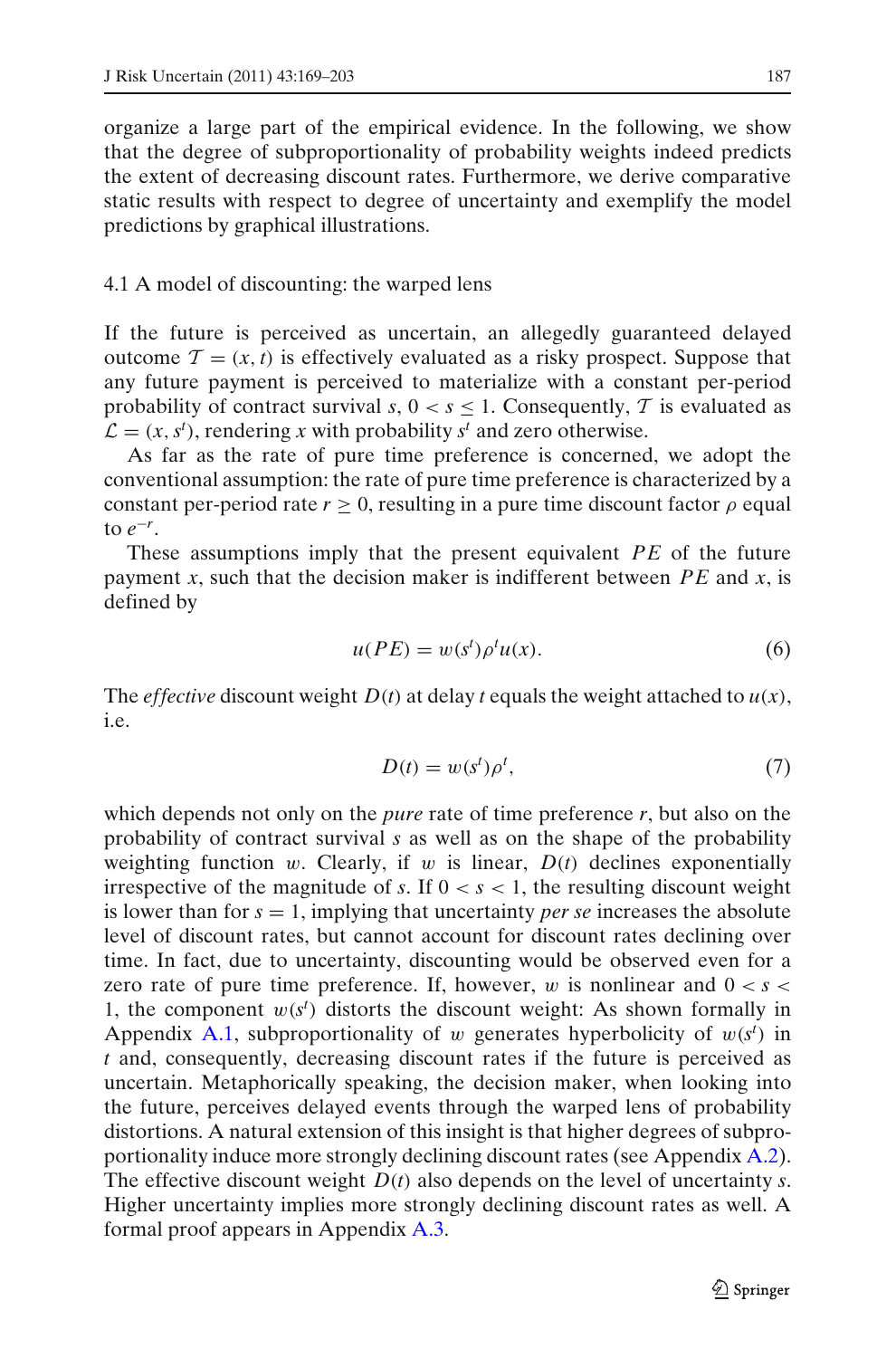<span id="page-19-0"></span>In order to illustrate the predictions of our model, which hold for any subproportional probability weighting function, we demonstrate the comparative static effects of subproportionality  $\alpha$  and uncertainty *s* graphically, using Prelec's specification. Figure 4 shows the comparative static effects of varying α, Fig. [5](#page-20-0) is dedicated to the effects of varying *s*.



**Fig. 4** Effects of subproportionality on discounting. The three panels illustrate the effect of varying degrees of subproportionality α. Panel **a** shows Prelec probability weighting curves for different values of  $\alpha \in \{0.2, 0.5, 1\}$ : The lower is  $\alpha$  the greater is subproportionality and the greater is the departure from linearity. Panel **b** shows, for each of the three cases of probability weighting, the effective discount function resulting from the model in Eq. [6:](#page-18-0) exponential discounting for  $\alpha = 1.0$ , hyperbolic discounting otherwise. The lower is  $\alpha$ , the more pronounced is hyperbolicity. Panel **c** displays discount rates  $d_t$  inferred from  $D(t) = e^{-dt}$ : constant discounting for  $\alpha = 1.0$ , decreasing rates otherwise. The less subproportional are probability weights, the more quickly discount rates converge to the base constant rate. Note that the pure rate of time preference  $r = 0.1$ and the probability of contract survival  $s = 0.8$  for all three panels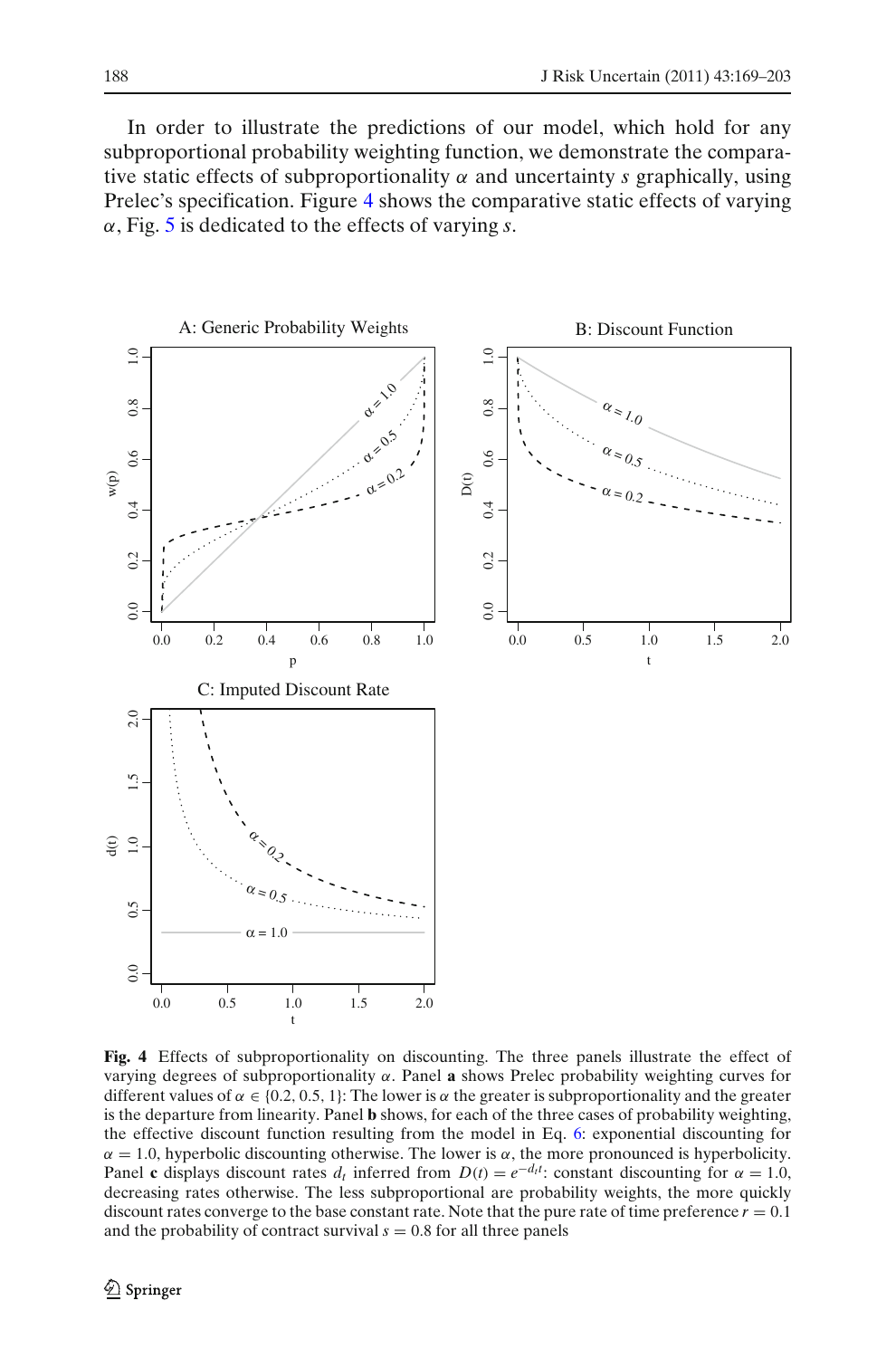<span id="page-20-0"></span>

**Fig. 5** Effects of inherent uncertainty on discounting. Panel **a** depicts probability weights for  $\alpha = 0.5$ . For these probability distortions, Panel **b** shows the effect of varying probabilities of contract survival *s* on the discount function defined in Eq. [6.](#page-18-0) The higher inherent uncertainty is (the lower is *s*), the more strongly the discount function declines in time horizon. Panel **c** shows imputed discount rates for the discount functions presented in Panel  $\bf{b}$ . For  $s = 1$ , discount rates are constant and equal to the rate of pure time preference *r*. The greater inherent uncertainty is, the more excessive is discounting. *r* is held fixed at 0.1 in all three panels

Panel *A* of Fig. [4](#page-19-0) depicts the probability weighting curves for three distinct parameter values of  $\alpha$ , with  $\beta = 1$ : a medium-sized departure from linearity  $(\alpha = 0.5)$ , as exhibited on average by our experimental subjects, a strong departure from linearity ( $\alpha = 0.2$ ), as well as the limiting case of linear probability weighting ( $\alpha = 1$ ). Panel *B* of Fig. [4](#page-19-0) shows, for each of the three cases of probability weighting, the effective discount weights resulting from Eq. [7](#page-18-0) as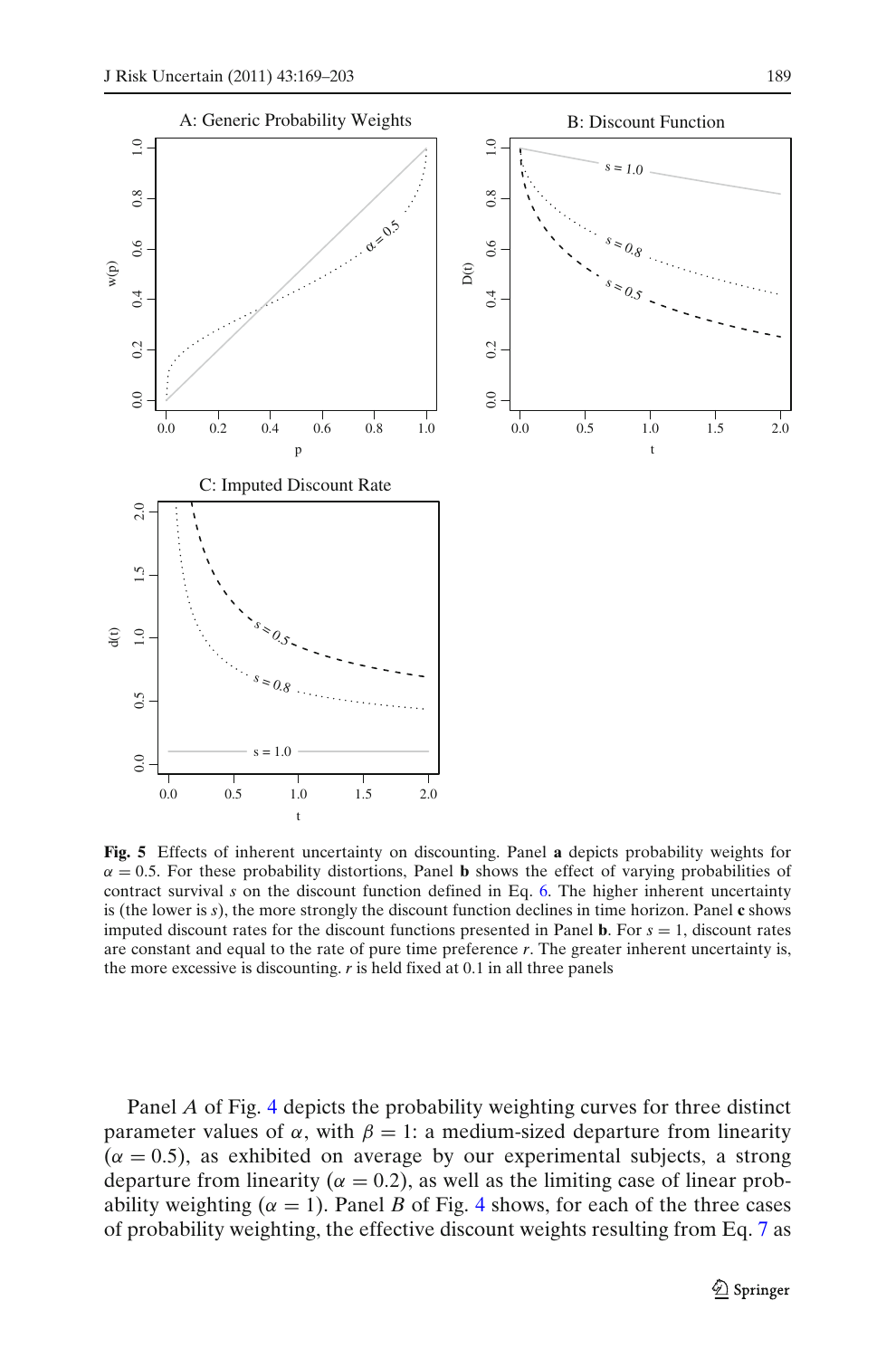they evolve over time.<sup>22</sup> For a decision maker with linear probability weighting the discount function, represented by the solid gray curve, is exponential. In contrast, the dotted discount function of a typical decision maker with  $\alpha = 0.5$ departs from exponentiality. By comparison, the decision maker characterized by the most strongly S-shaped probability weighting curve underweights (overweights) large (small) probabilities more strongly than does the decision maker with  $\alpha = 0.5$ , which leads to an even more pronounced departure from exponential discounting (dashed curve).

Finally, Panel *C* of Fig. [4](#page-19-0) displays the imputed discount rates  $d_t$  inferred from  $D(t) = e^{-d_t t}$ . The solid gray line corresponds to linear probability weighting. Since this decision maker is not prone to probability distortions, her discount rate is independent of time delay and, consequently, constant over time. In contrast to this decision maker, the discount rates of the decision makers with nonlinear probability weights start out at very high levels and then decline sharply. As is evident from comparing the dashed curve with the dotted one, the more subproportional probability weighting function generates a larger decline in discount rates between period 2 and period 1, i.e. the difference  $d_2$  −  $d_1$  is greater for higher degrees of subproportionality  $\alpha$ . For this prediction to hold the probability of contract survival *s* needs to be smaller than one. Since people vary in their perceptions of uncertainty our framework predicts a correlation between subproportionality and decreasing discount rates. This is exactly what we find in our data.

Another important insight from our approach concerns the direct impact of uncertainty on discounting behavior. Hyperbolicity of discount rates is crucially influenced by people's perceptions of uncertainty: Increasing uncertainty not only raises the level of discount rates but also exacerbates revealed short-term impatience. Figure [5](#page-20-0) illustrates this effect for  $\alpha = 0.5$ , the average index of subproportionality in our data, and  $r = 0.1$ . When the survival probability *s* declines from 0.8 to 0.5, the resulting discount function departs more strongly from exponentiality as Panel *B* shows. Hence, the decrease in discount rates associated with higher uncertainty is more pronounced as well (Panel *C*).

All the effects described so far operate solely via probability weighting, with inherent uncertainty providing the link between the domains of time and risk, while the utility of money is measured on the same scale in both decision domains. What the model cannot handle is the *magnitude effect*, another anomaly in discounting behavior: Typically, large payoffs are discounted less heavily than small payoffs (Thale[r](#page-34-0) [1981;](#page-34-0) Benzion et al[.](#page-32-0) [1989](#page-32-0)). In our model, this effect would have to manifest itself in the characteristics of the utility function. However, risk aversion has been found to increase with payoff magnitude (Kachelmeier and Shehat[a](#page-33-0) [1992](#page-33-0); Holt and Laur[y](#page-33-0) [2002](#page-33-0)), which implies higher, rather than lower, discounting of large payoffs. Prelec and Loewenstei[n](#page-33-0) [\(1991\)](#page-33-0), confronted with the same problem of incompatibility when attempting to

<sup>&</sup>lt;sup>22</sup>For illustrative purposes, in Fig. [4](#page-19-0)  $r$  is fixed at 0.1 and  $s$  is assumed to be 0.8, which means that 80% of all contracts are anticipated to survive at least one period.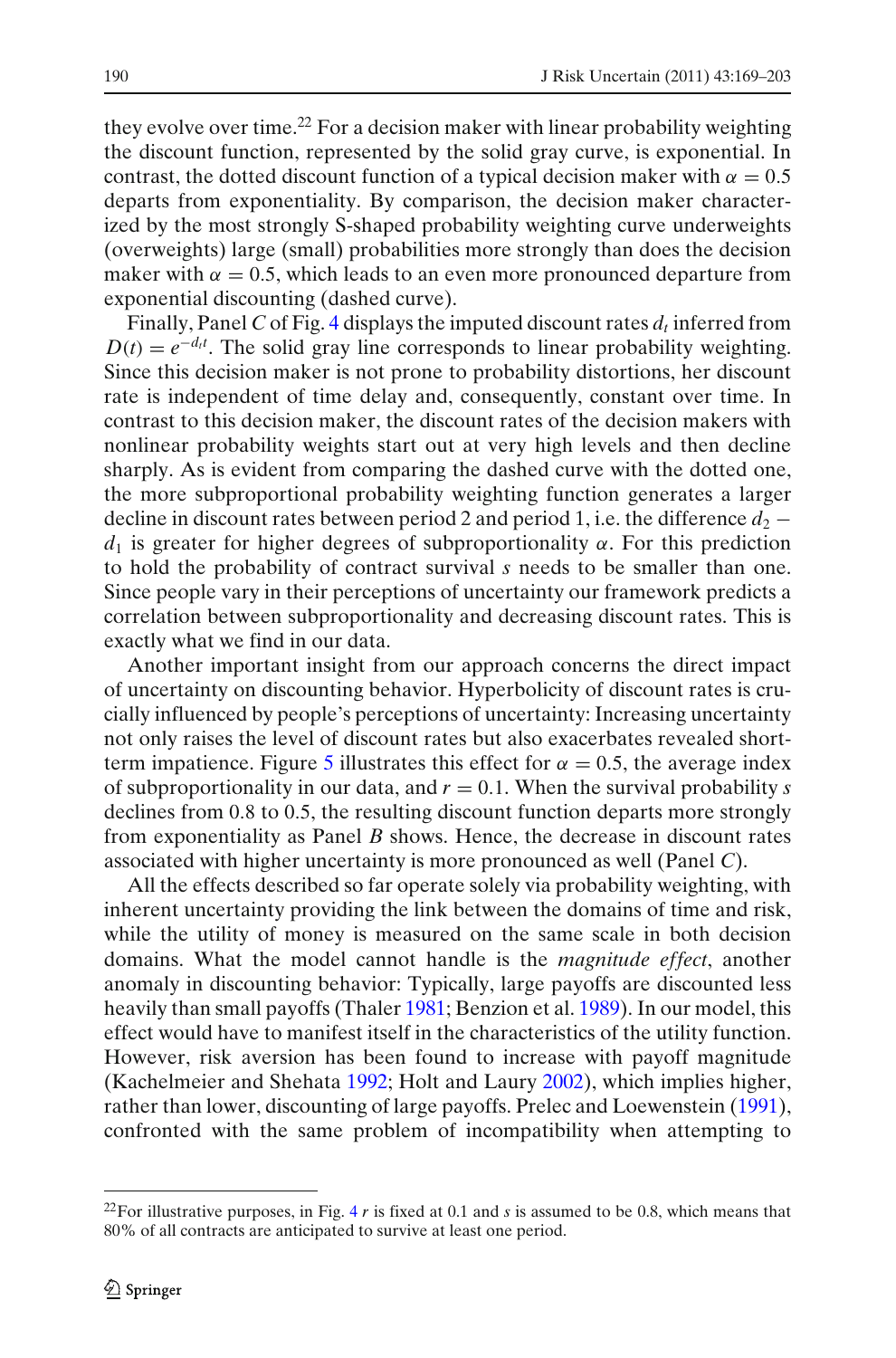integrate time and risk in a single model, speculate that this discrepancy is caused by interaction effects that are different for risky and intertemporal choice: Magnifying a risky payoff renders the probability dimension more important because, due to fear of disappointment, the decision maker's concern with obtaining the more desirable outcome increases. Evidence for such an interaction effect has been recently provided by Fehr-Duda et al[.](#page-32-0) [\(2010](#page-32-0)) who show that probability weights decrease with stake size, i.e. large-payoff gambles are evaluated comparatively more pessimistically. On the other hand, magnifying a delayed payoff presumably does not have a strong impact on the importance of time delay or even increases utility due to savoring. In any case, the existence of interaction effects challenges the assumption of separability and calls for systematic future research.

#### 4.2 Perceived uncertainty and the pure rate of time preference

The model presented in the previous section provides a theoretical underpinning of our empirical finding that the degree of subproportionality  $\alpha$ predicts the extent of hyperbolic discounting  $\Delta \delta$ . Our theoretical framework implies such a relationship *ceteris paribus*, holding constant the other model parameters, specifically the subjective probability of contract survival *s* and the pure rate of time preference *r*, both of which are not observable. In our experimental setting with decisions over a short time horizon, the subjective probability of contract survival *s* should lie very close to unity since mortality risk is very low in our age group of subjects and we took great care to communicate experimenter reliability. One way of checking the plausibility of the theoretical model is to investigate whether, on average, actual choices are indeed consistent with this conjecture, i.e. whether values of *s* implied by our data lie in the vicinity of one *for a wide range of plausible values of the pure rate of time preference r*.

For this purpose, we examine the combinations of *s* and *r* that are consistent with the observed average intertemporal tradeoffs between present equivalents *PE* and delayed payments *x*. We solve for all feasible combinations of *s*ˆ and  $\hat{r}$  that are compatible with the observed choices by inserting the estimates for subjects' average behavioral parameters  $\eta$ ,  $\alpha$  and  $\beta$  into Eq. [6.](#page-18-0) As is clear from Eq. [6,](#page-18-0) a higher probability of contract survival needs to be compensated by a higher pure rate of time preference, *ceteris paribus*, to keep individuals indifferent between more immediate and more remote rewards.

As Fig. [6](#page-23-0) shows, the feasible  $(\hat{s}, \hat{r})$ -combinations indeed exhibit a rising profile, with *s*ˆ starting out at below 97% *p.a.* and converging to 100% *p.a.*, when the pure rate of time preference increases from 0% to 15% *p.a.* and beyond. For instance,  $s = 99\%$  is compatible with  $r \approx 8.5\%$  p.a. What this exercise shows is that the data, interpreted within our framework, is consistent with a very high subjective probability that contracts survive at least one year, in accordance with our conjecture. Furthermore, accounting for inherent uncertainty implies rates of pure time preference in a plausible range lying considerably below the observed average discount rates of more than 30% *p.a.*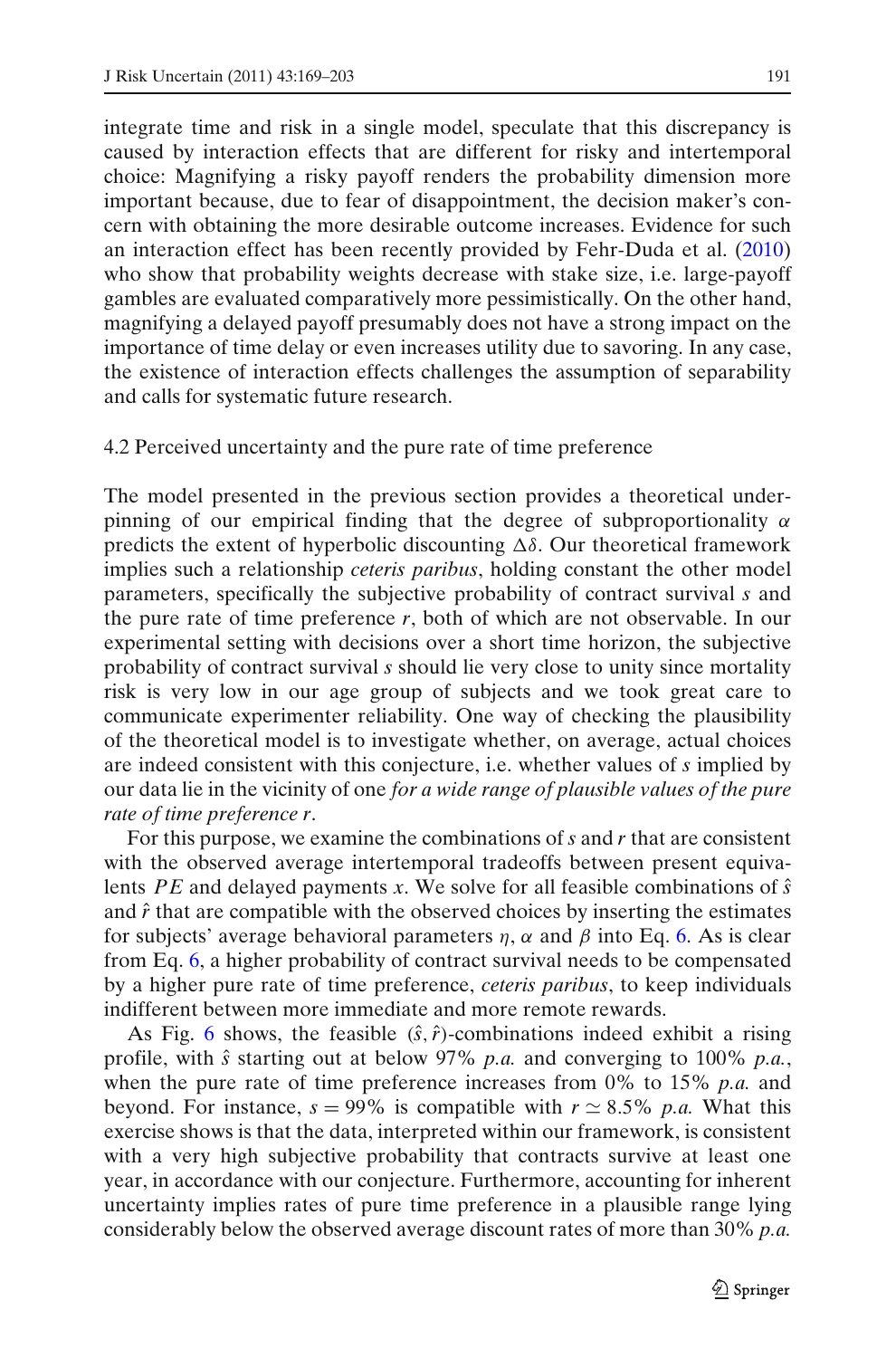<span id="page-23-0"></span>

This suggests that even allegedly guaranteed future outcomes are viewed as slightly uncertain, in line with direct questionnaire evidence provided in Patak and Reynold[s](#page-33-0) [\(2007](#page-33-0)). The authors asked respondents to rate their certainties for the same rewards, delayed by 1, 2, 30, 180, and 365 days, respectively, which they had encountered during a preceding choice experiment. The respondents reported ratings that clearly decline with the length of delay. Moreover, using a similar method, Takahashi et al[.](#page-34-0) [\(2007](#page-34-0)) found that such subjective probabilities of obtaining delayed rewards decay in a hyperbolic-like manner, consistent with probability weights  $w(s^t)$  declining hyperbolically with delay *t*.

# **5 Conclusion**

For several decades, decision research has been dominated by the quest for better descriptive theories of behavior under risk and over time, triggered by a large body of experimental evidence challenging the classical models of choice, expected utility theory and discounted utility theory. Alternative models, accounting for nonlinear probability weighting and hyperbolic discounting, describe behavior much more accurately than do the classical models, at least at the aggregate level. In this paper we address the question of whether the better fit of the generalized models is actually a consequence of the same subjects' anomalous behaviors. We present the first evidence that more pronounced systematic departures from linear probability weighting are indeed associated with more strongly declining discount rates at the level of the individual decision makers. This result is robust to inclusion of additional controls as well as model specification. In fact, the only variable explaining a substantial fraction of heterogeneity in individual discounting patterns turns out to be the degree of subproportionality of probability weights.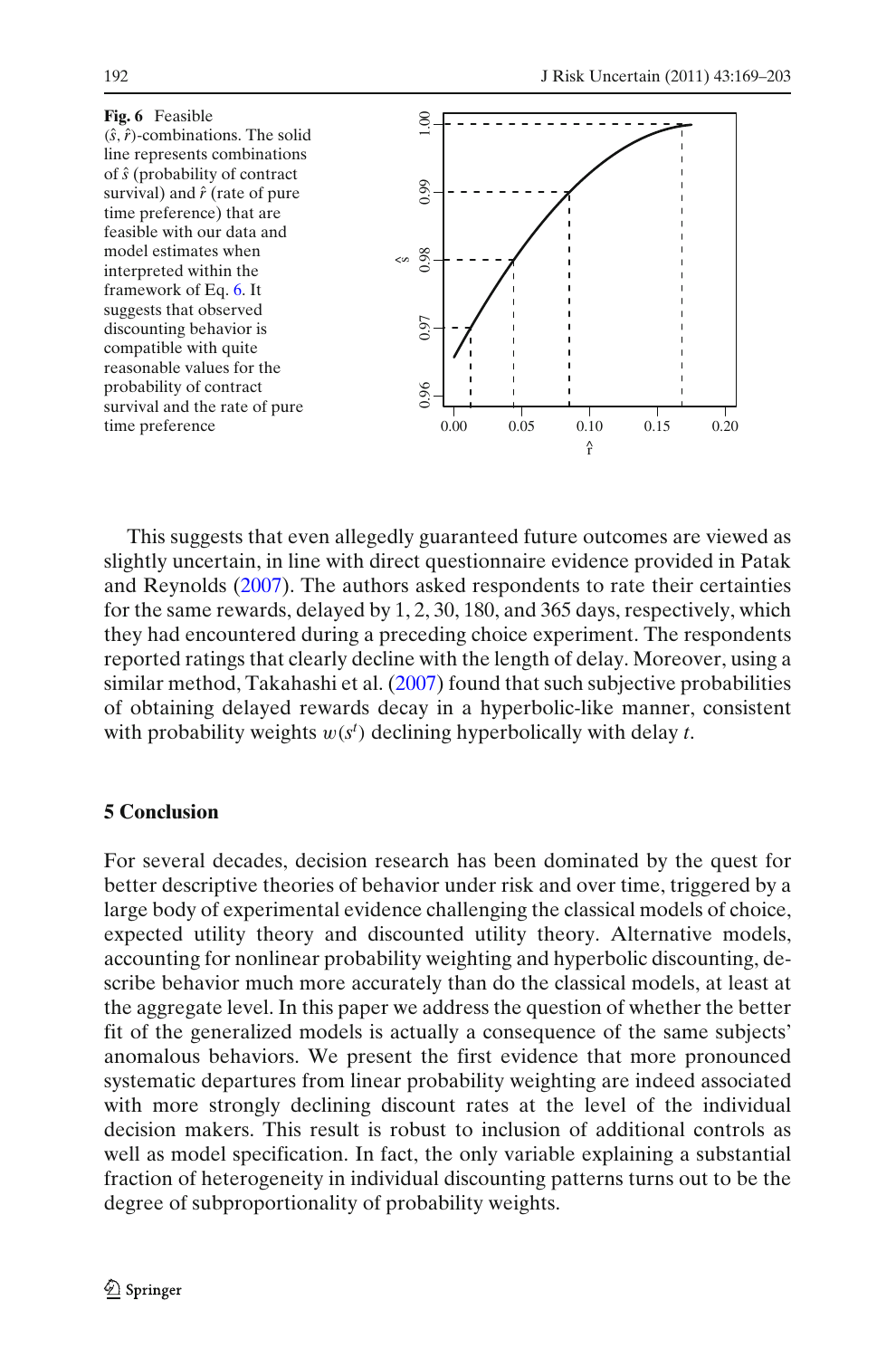Several authors have proposed that the existence of matching violations of the classical axioms is not coincidental, but rather reflects the close relationship between risk and delay (e.g. Prelec and Loewenstei[n](#page-33-0) [1991\)](#page-33-0). Some researchers have even argued that the two attributes are virtually the same, but there is no consensus as to which one is the more fundamental of the two. We favor the view that, if there is a hierarchical relationship between them at all, risk is the more likely candidate. To bolster this view, we provide a theoretical model predicting the observed link between probability distortions and decreasing discount rates. For hyperbolic discounting to emerge two factors need to interact: probability distortions and future uncertainty.

Arguably, the future is uncertain by definition. Uncertainty may stem from different sources, either tied to the individual herself, such as lifetime expectancy, or to environmental factors. Lack of contract enforcement and weak property rights, for instance, may make people skeptical that promises will be actually kept. Therefore, institutionally generated uncertainties may induce extreme short-run impatience even if people's pure rate of time preference is low and constant. This insight is important because it implies that revealed behavior may be predominantly driven by environmental factors rather than by the underlying preferences themselves and, consequently, may be amenable to economic policy.

The channel through which uncertainty generates hyperbolic discounting is nonlinear probability weighting, a robust regularity of risk taking behavior. If probability weighting plays such an important role in risk taking and discounting behavior, the obvious question concerning the source of these probability distortions arises. Unfortunately, little is known empirically about the forces driving probability distortions. A number of theoretical contributions have invoked emotions to explain probability weighting (W[u](#page-34-0) [1999](#page-34-0); Caplin and Leah[y](#page-32-0) [2001\)](#page-32-0). Walthe[r](#page-34-0) [\(2003,](#page-34-0) [2010](#page-34-0)), for instance, rationalizes nonlinear probability weighting by generalizing expected utility theory: He assumes that, in addition to monetary outcomes, the decision maker cares about emotions triggered by the resolution of uncertainty. His approach predicts that, if the decision maker anticipates experiencing elation or disappointment when the actual outcome lies above or below some normal level, she will distort outcome probabilities according to an S-shaped pattern. The more emotional a person expects to be, the stronger will be her departure from linear probability weighting and, consequently, the more pronounced hyperbolic discounting will be. Preliminary evidence for the role of affect in probability weighting is provided by Rottenstreich and Hse[e](#page-34-0) [\(2001\)](#page-34-0) who show that probability weights depart more strongly from linearity for emotion-laden targets, such as a kiss from one's favorite movie star, than for comparatively pallid monetary outcomes. A systematic test of the affect hypothesis is still lacking, and we have to leave it to future research to investigate whether anticipated emotions or some other factors are the primary drivers of probability weighting and whether, indeed, there is a causal link from probability weighting to hyperbolic discounting.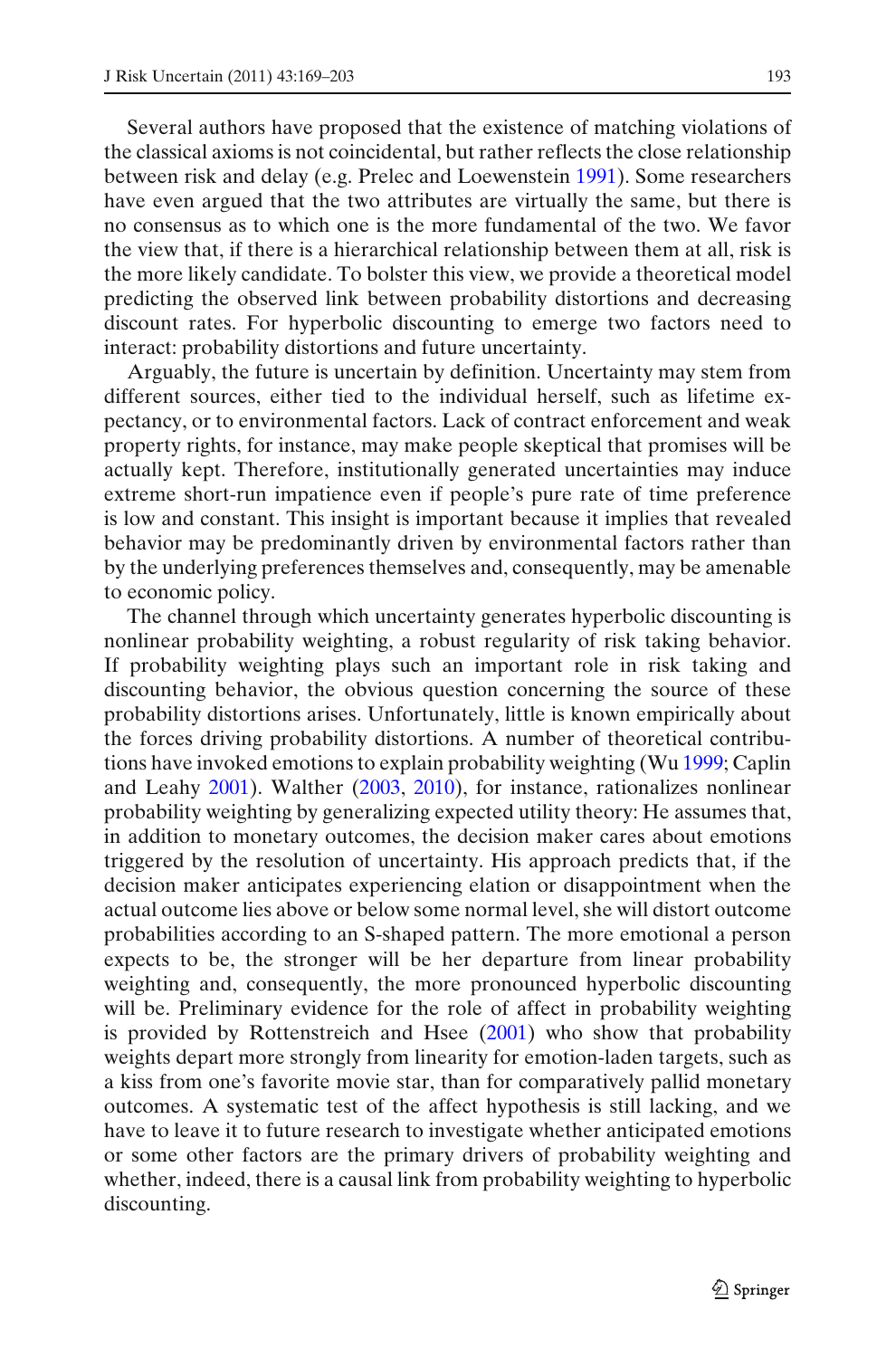<span id="page-25-0"></span>**Acknowledgements** We thank Ernst Fehr, Drew Fudenberg, David Laibson, David Levine, Drazen Prelec, Peter Wakker and Herbert Walther for helpful comments. The usual disclaimer applies. This research is supported by the Swiss National Science Foundation (Grants 100012-109907 and 100014-120705). An earlier version of this paper, "Uncertainty Breeds Decreasing Impatience: The Role of Risk Preferences in Time Discounting", is available at [http://www.iew.uzh.ch/wp/iewwp412.pdf.](http://www.iew.uzh.ch/wp/iewwp412.pdf)

# **Appendix A: Formal proofs**

# A.1 Hyperbolicity

In the framework proposed here, the discount weight  $D(t)$  equals

$$
D(t) = w(s^t) \rho^t,\tag{8}
$$

with  $\rho$  defined as  $e^{-r}$ . In order to establish that subproportional probability weights are sufficient<sup>23</sup> for discount rates to decrease, we define decreasing impatien[c](#page-33-0)e at *t* in the following way (Prelec [2004](#page-33-0)): Let  $(x, t)$  be a temporal prospect paying off *x* at *t* with certainty. A preference relation  $\geq$  exhibits *decreasing impatience* if for any  $t > 0$ ,  $0 < x < y$ ,  $(x, y) \sim (y, z)$  implies  $(y, z +$  $t$   $> (x, v + t)$ .

According to our framework the temporal prospects  $(x, 0) \sim (y, 1)$  are evaluated as  $u(x)w(s^0)\rho^0 = u(y)w(s^1)\rho^1$ . As subproportionality of w implies that  $w(s) < w(s^{t+1})/w(s^t)$ , deferring the prospects by *t* periods renders

$$
1 = \frac{u(y)w(s)\rho}{u(x)} < \frac{u(y)w(s^{t+1})\rho^{t+1}}{u(x)w(s^t)\rho^t} \tag{9}
$$

and, therefore,  $(y, t + 1) \succ (x, t)$ , meeting the requirement for decreasing impatience if  $s < 1$ .

In the intertemporal tradeoff between the present and the subsequent period the discount weight equals  $w(s)\rho$ . At time *t*,  $u(x)$  is discounted by  $w(s<sup>t</sup>)\rho<sup>t</sup>$ . Compounding by the initial one-period discount weight  $w(s)\rho$  would render  $w(s)w(s^t)\rho^{t+1}$  at  $t+1$ , but the discount weight effectively amounts to  $w(s^{t+1})\rho^{t+1}$  then. Therefore,  $w(s^{t+1})/(w(s)w(s^t))$ , the wedge between the relative discount weights  $D(0)/D(1)$  and  $D(t)/D(t+1)$ , provides a measure for the extent of departure from stationarity at *t*.

<sup>&</sup>lt;sup>23</sup>N[o](#page-34-0)te that subproportionality, aside from  $s < 1$ , is also necessary (Saito [2011](#page-34-0)).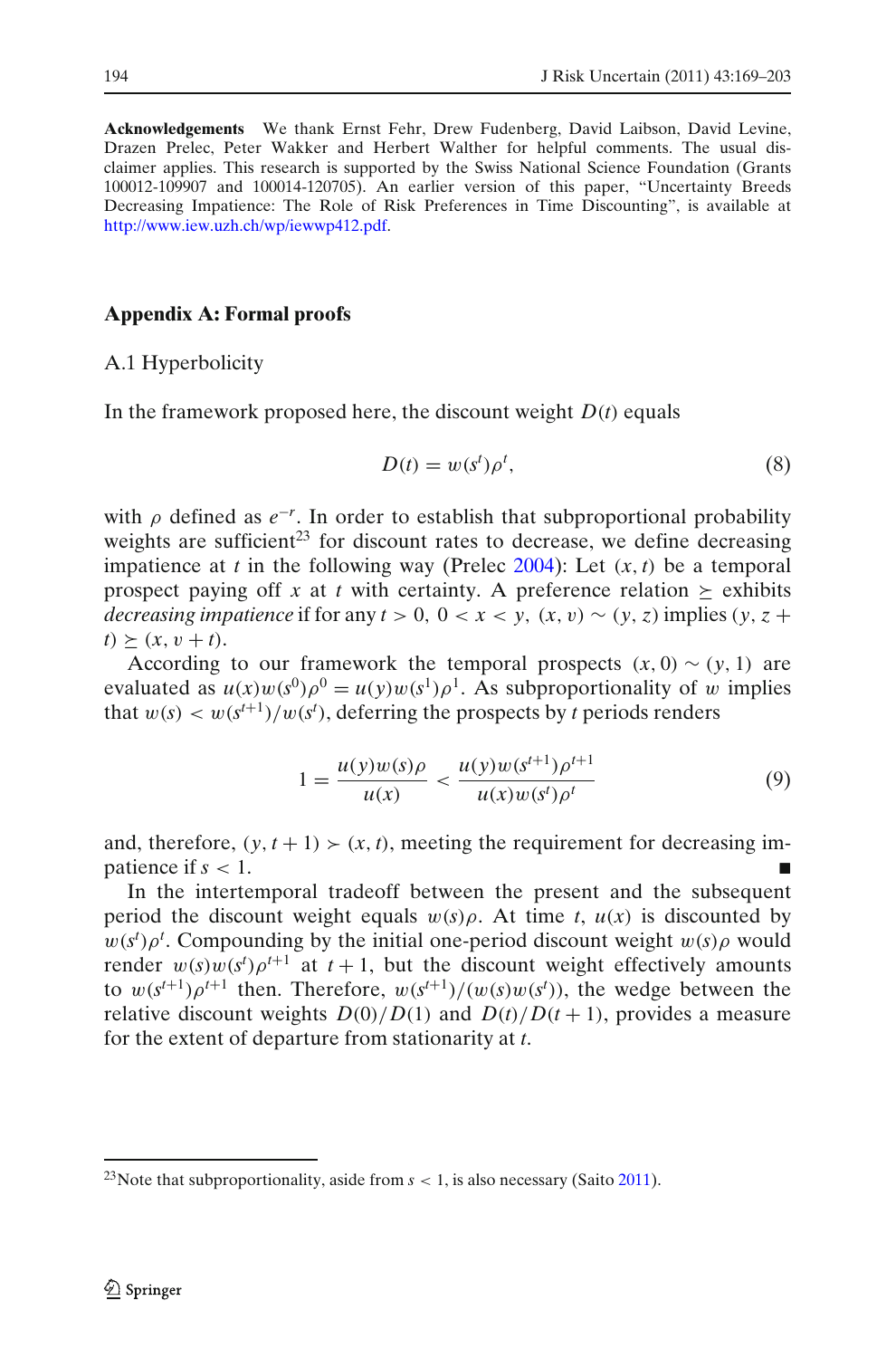### <span id="page-26-0"></span>A.2 Comparative hyperbolicity

The previous proof shows that, provided that  $s < 1$ , subproportionality of w engenders hyperbolic discounting. As will become clear shortly, a decision maker with a comparatively more subproportional probability weighting function will also tend to exhibit more strongly decreasing discount rates:

A preference relation  $\geq_2$  exhibits *more strongly decreasing impatience* than  $\geq_1$  if for any intervals  $0 \leq v < z, t, \Delta t$  and outcomes  $0 < x < y, 0 < x' < y'$ ,  $(x, v)$  ∼<sub>1</sub> (*y*, *z*),  $(x, v + t)$  ∼<sub>1</sub> (*y*, *z* + *t* + ∆*t*), and  $(x', v)$  ∼<sub>2</sub> (*y'*, *z*) imply (*x'*, *v* +  $t) \leq_2 (y', z + t + \Delta t)$  (Prele[c](#page-33-0) [2004](#page-33-0)).

In order to examine the effect of the degree of subproportionality on hyperbolicity suppose that the probability weighting function  $w_2$  is comparatively more subproportional than  $w_1$ , as defined in Prele[c](#page-33-0) [\(1998\)](#page-33-0), and that the following indifference relations hold for two decision makers 1 and 2 at periods  $v = 0$  and  $z = 1$ :

$$
u_1(x) = u_1(y)w_1(s)\rho \text{ for } 0 < x < y,
$$
\n
$$
u_2(x') = u_2(y')w_2(s)\rho \text{ for } 0 < x' < y'.
$$

Due to subproportionality, the following relation holds for decision maker 1 in period *t*:

$$
1 = \frac{u_1(y)w_1(s)\rho}{u_1(x)} < \frac{u_1(y)w_1(s^{t+1})\rho^{t+1}}{u_1(x)w_1(s^t)\rho^t}.\tag{10}
$$

Therefore, the subjective probability of contract survival has to be reduced by compounding *s* over an additional time period  $\Delta t$  to re-establish indifference:

$$
u_1(x)w_1(s^t)\rho^t = u_1(y)w_1(s^{t+1+\Delta t})\rho^{t+1}.
$$
\n(11)

It follows from the definition of comparative subproportionality that this adjustment of the survival probability by  $\Delta t$  is not sufficient to re-establish indifference with respect to  $w_2$ , i.e.

$$
u_2(x')w_2(s^t)\rho^t < u_2(y')w_2(s^{t+1+\Delta t})\rho^{t+1}.\tag{12}
$$

Therefore,  $(x', t) \prec (y', t + 1 + \Delta t)$ .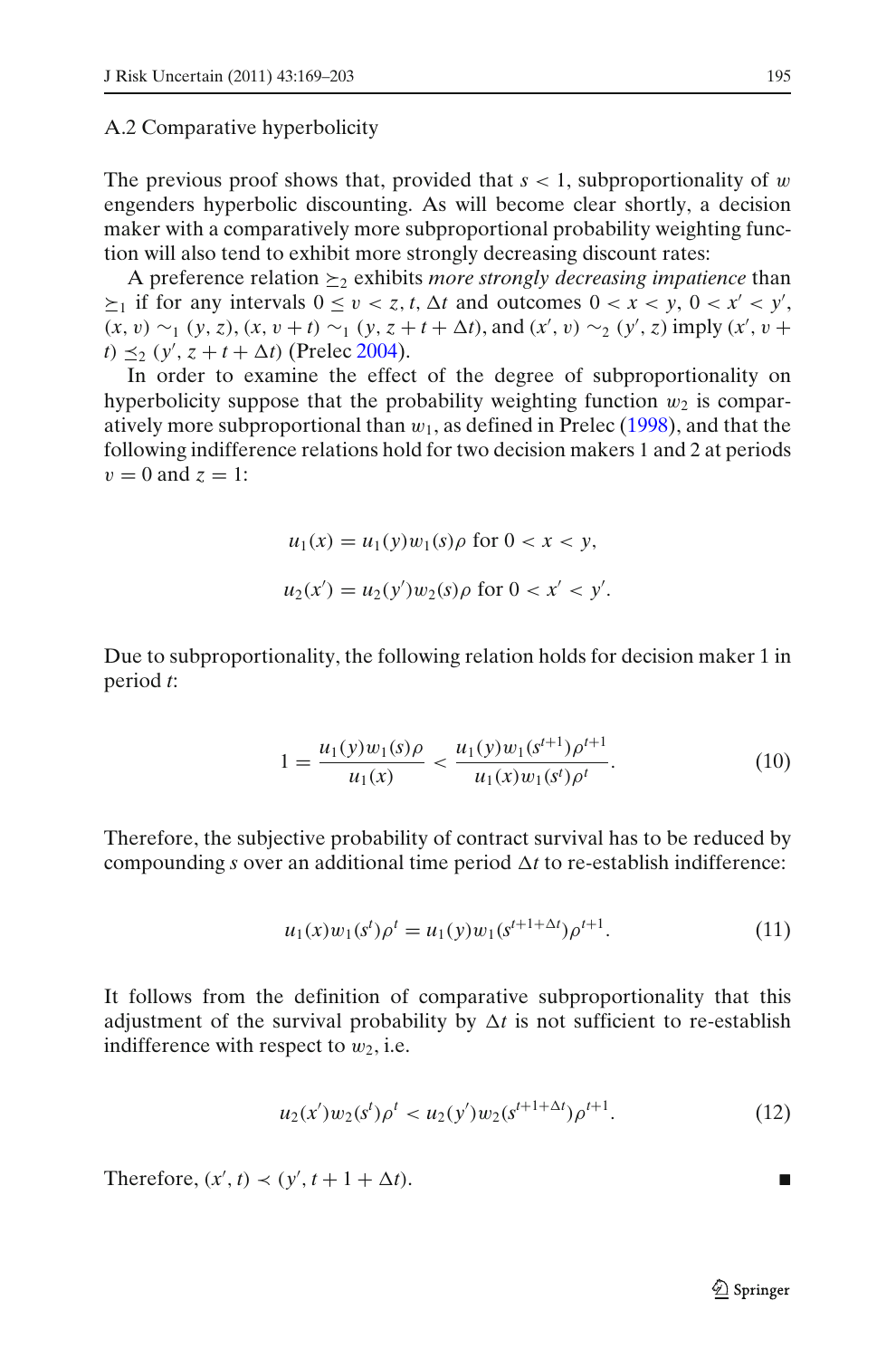### <span id="page-27-0"></span>A.3 Uncertainty and hyperbolicity

In order to derive the effect of increasing uncertainty on hyperbolicity we examine the sensitivity of the departure from stationarity at *t*, measured by  $w(s^{t+1})/(w(s)w(s^t))$ , with respect to changing *s*:

$$
\frac{\partial}{\partial s} \left[ \frac{w(s^{t+1})}{w(s)w(s^t)} \right]
$$
\n
$$
= \frac{1}{[w(s)w(s^t)]^2} [(1+t)s^t w(s)w(s^t)w'(s^{t+1}) -ts^{t-1}w(s)w(s^{t+1})w'(s^t) - w(s^t)w(s^{t+1})w'(s)]
$$
\n
$$
= \frac{1}{s[w(s)w(s^t)]^2} [(1+t)s^{t+1}w(s)w(s^t)w'(s^{t+1}) -ts^t w(s)w(s^{t+1})w'(s^t) - sw(s^t)w(s^{t+1})w'(s)]
$$
\n
$$
= \frac{w(s^{t+1})}{sw(s)w(s^t)} \left[ \frac{(1+t)s^{t+1}w'(s^{t+1})}{w(s^{t+1})} - \frac{ts^t w'(s^t)}{w(s^t)} - \frac{sw'(s)}{w(s)} \right]
$$
\n
$$
= \frac{w(s^{t+1})}{sw(s)w(s^t)} [(1+t)\varepsilon(s^{t+1}) - t\varepsilon(s^t) - \varepsilon(s)]
$$
\n
$$
< 0
$$

with  $\varepsilon(p) = pw'(p)/w(p)$  defined as the elasticity of the probability weighting function w. According to Sega[l](#page-34-0) [\(1987](#page-34-0)), p. 148, subproportionality holds iff  $\varepsilon(p)$ is increasing. As  $s^{t+1} < s^t < s$ ,  $\varepsilon(s^{t+1}) < \varepsilon(s^t) < \varepsilon(s)$  and, hence, the sum of the elasticities in the final line of the derivation is negative. Therefore, increasing uncertainty, i.e. decreasing s, entails a greater departure from stationarity and, consequently, a higher degree of hyperbolicity. -

#### A.4 Effect of concavity

In the course of the experiment we cannot observe discount weights at delay *t*,  $D(t)$ , directly but infer  $\tilde{D}(t)$  from the intertemporal tradeoffs between payments at different dates, i.e.  $PE = \overline{D}(t)x_t$ . According to our assumptions, utility is modeled by a power function  $u(x) = x^{\eta}$ ,  $\eta > 0$ , which renders  $\tilde{D}(t) =$  $D(t)^{\frac{1}{\eta}}$ . It follows that

$$
\frac{\tilde{D}(0)/\tilde{D}(1)}{\tilde{D}(t)/\tilde{D}(t+1)} = \left(\frac{D(0)/D(1)}{D(t)/D(t+1)}\right)^{\frac{1}{\eta}}
$$
\n(13)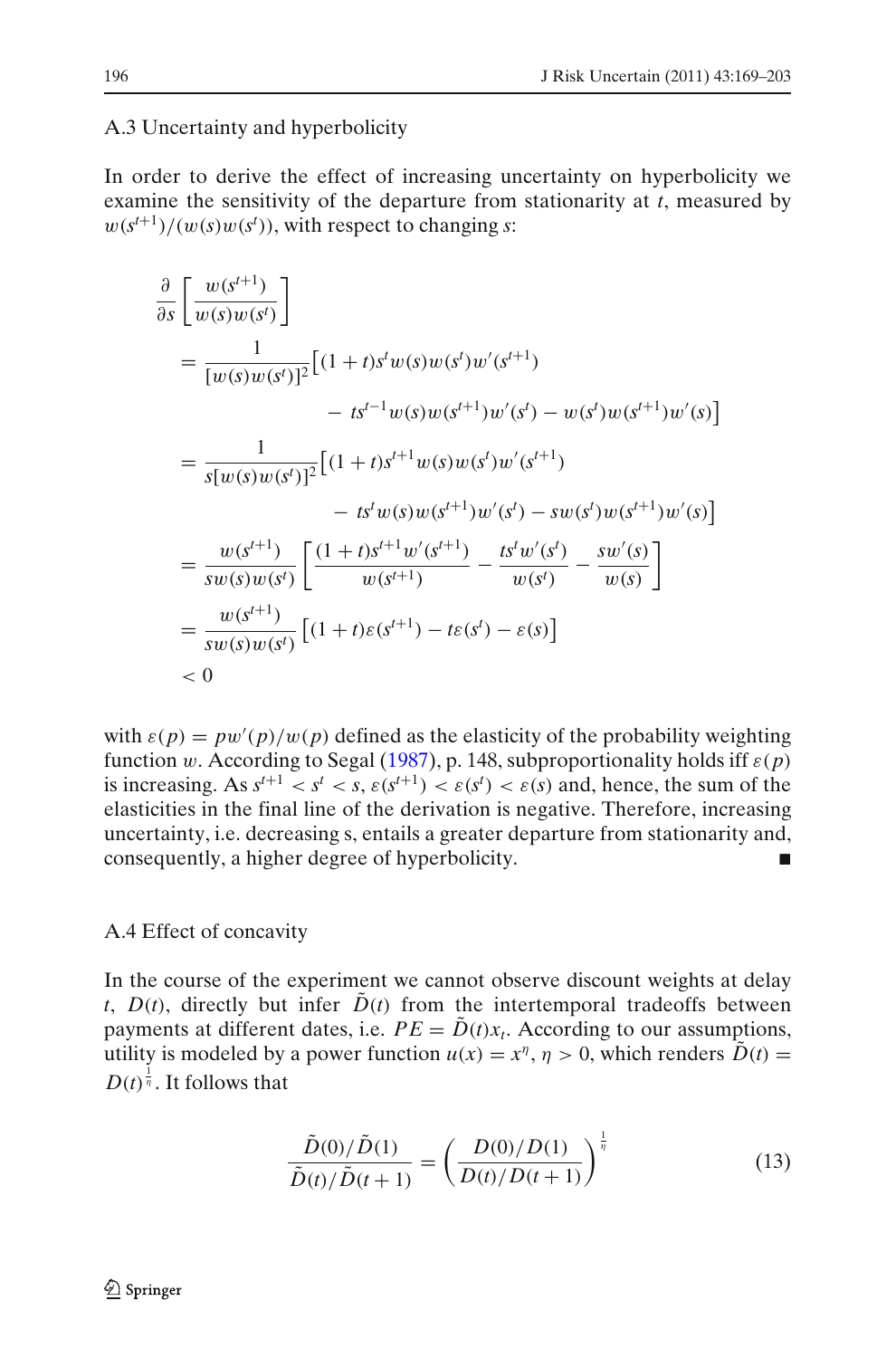<span id="page-28-0"></span>and therefore the observed decrease in discount rates resulting from nonlinear probability weighting gets amplified by  $\eta$  < 1 and, hence, concavity has to be controlled for in the regression model.

#### **Appendix B: Censored regression model**

This appendix discusses the way we model the difference in the censored observed discount rates,  $\Delta \delta = \delta_2 - \delta_4$ , and link it to individual risk preferences.

To relate time discounting to risk preferences, the model assumes the following linear relationship between the discount rate  $\delta_{t,i}^*$  of individual  $i \in$  $\{1, \ldots, N\}$  over delay  $t \in \{$ two months, four months} and a vector of regressors *ci*, containing a constant, the parameters of risk preferences, η*i*, α*<sup>i</sup>* and β*i*, as well as some socioeconomic characteristics:

$$
\delta_{t,i}^* = c_i \gamma_t + e_{t,i},\tag{14}
$$

where  $\gamma_t$  denotes a vector of slope parameters and  $e_{t,i}$  stands for a normally distributed error term with mean zero and variance  $\frac{1}{2}\sigma^2$ . Under the assumption of nonnegative discounting, the choice menu, depicted in Fig. [2,](#page-8-0) allows us to directly elicit individual discount rates that lie between 0 and 92.5%. However, if individual *i* always opts for being paid out at the earlier point in time (*Option A*), we do not necessarily observe her true discount rate  $\delta_{t,i}^*$  as we only know that it amounts to at least 95%. Thus, the elicited discount rates,  $\delta_{2,i}$  and/or  $\delta_{4,i}$ , are censored from above at  $b = 0.95$ . In the data we observe

$$
\delta_{t,i} = \begin{cases} \delta_{t,i}^* & \text{if } \delta_{t,i}^* < b, \\ b & \text{otherwise.} \end{cases} \tag{15}
$$

This immediately yields the difference in the discount rates over two and four months,

$$
\Delta \delta_i^* = c_i \underbrace{(\gamma_2 - \gamma_4)}_{\Delta \gamma} + \underbrace{e_{2,i} - e_{4,i}}_{\Delta e_i},
$$
\n(16)

where  $\Delta e_i$  is normally distributed with mean zero and variance  $\sigma^2$ . Consequently, this difference  $\Delta \delta_i^*$  is affected by censoring, too, and only observed if both  $\delta_{2,i} < b$  and  $\delta_{4,i} < b$ .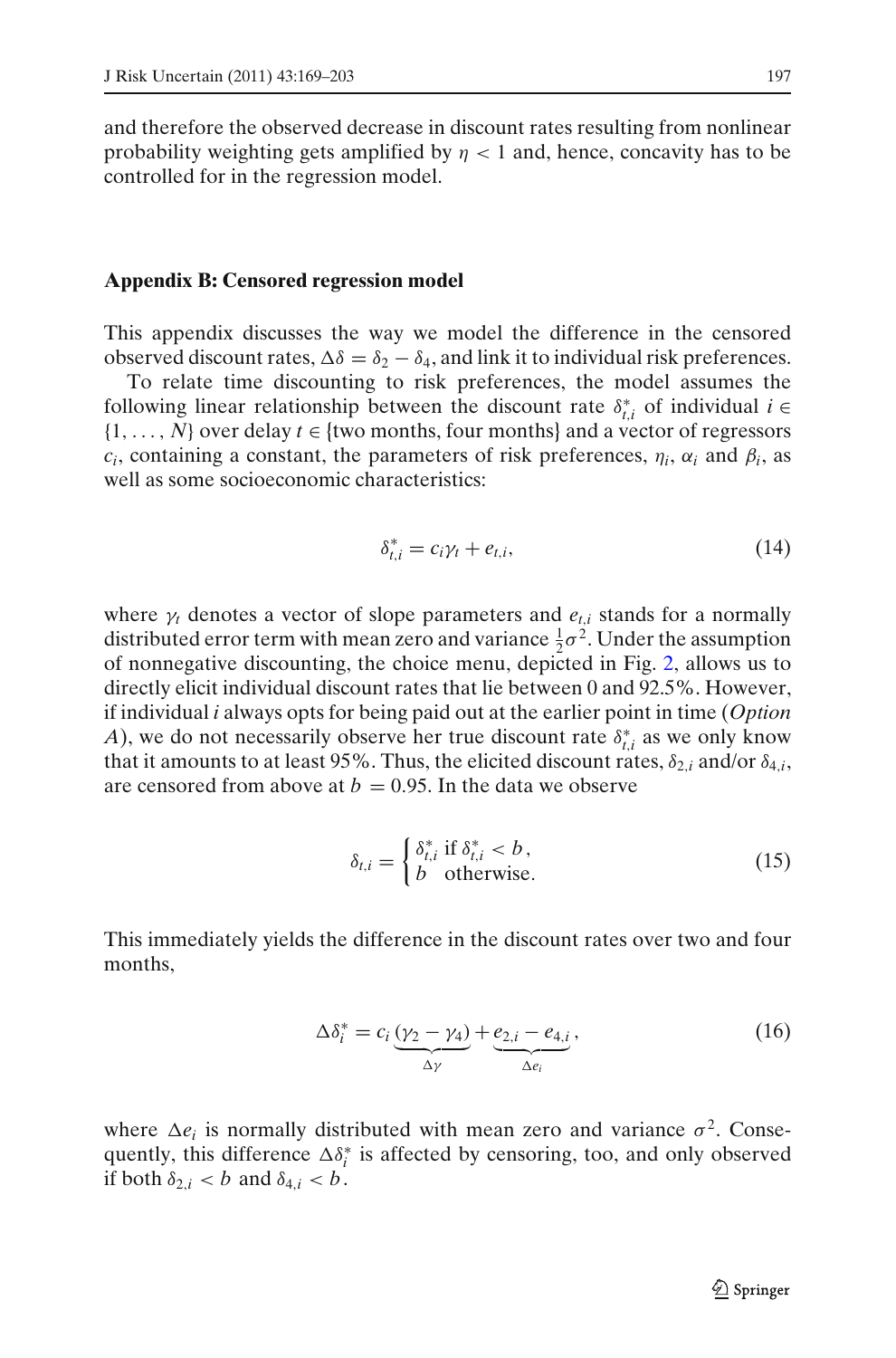In order to avoid biased estimators for  $\gamma_2$ ,  $\gamma_4$ , and  $\sigma$ , the model needs to take the censored nature of the data into account. Therefore, its log likelihood takes on the following form:

$$
\ln L(\gamma_2, \gamma_4, \sigma; c, \delta_2, \delta_4) = \sum_{i:\delta_{2,i}=b,\ \delta_{4,i}=b} P(\delta_{2,i} = b, \ \delta_{4,i} = b \mid c, \delta_2, \delta_4)
$$
  
+ 
$$
\sum_{i:\delta_{2,i}  
+ 
$$
\sum_{i:\delta_{2,i}=b,\ \delta_{4,i}  
+ 
$$
\sum_{i:\delta_{2,i}
$$
$$
$$

where  $\phi$  represents the standard normal distribution's density and the probabilities *P*, accounting for the different ways by which an observation may be censored, are given by

$$
P(\delta_{2,i} = b, \delta_{4,i} = b \mid c, \delta_2, \delta_4)
$$
  
=  $\left[1 - \Phi\left(\frac{b - c_i \gamma_2}{\sigma}\right)\right] \left[1 - \Phi\left(\frac{b - c_i \gamma_4}{\sigma}\right)\right],$   

$$
P(\delta_{2,i} < b, \delta_{4,i} = b \mid c, \delta_2, \delta_4)
$$
  
=  $\Phi\left(\frac{b - c_i \gamma_2}{\sigma}\right) \left[1 - \Phi\left(\frac{b - c_i \gamma_4}{\sigma}\right)\right],$   

$$
P(\delta_{2,i} = b, \delta_{4,i} < b \mid c, \delta_2, \delta_4)
$$
  
=  $\left[1 - \Phi\left(\frac{b - c_i \gamma_2}{\sigma}\right)\right] \Phi\left(\frac{b - c_i \gamma_4}{\sigma}\right),$ 

with  $\Phi$  denoting the cumulative density function of the standard normal distribution. Numerical maximization of ln *L* ( $\gamma_2$ ,  $\gamma_4$ ,  $\sigma$ ; *c*,  $\delta_2$ ,  $\delta_4$ ) yields the maximum likelihood estimates of  $\hat{\gamma}_2$ ,  $\hat{\gamma}_4$ , and  $\hat{\sigma}$ . To obtain the maximum likelihood estimate of  $\Delta \hat{\gamma}$  we utilize the invariance property.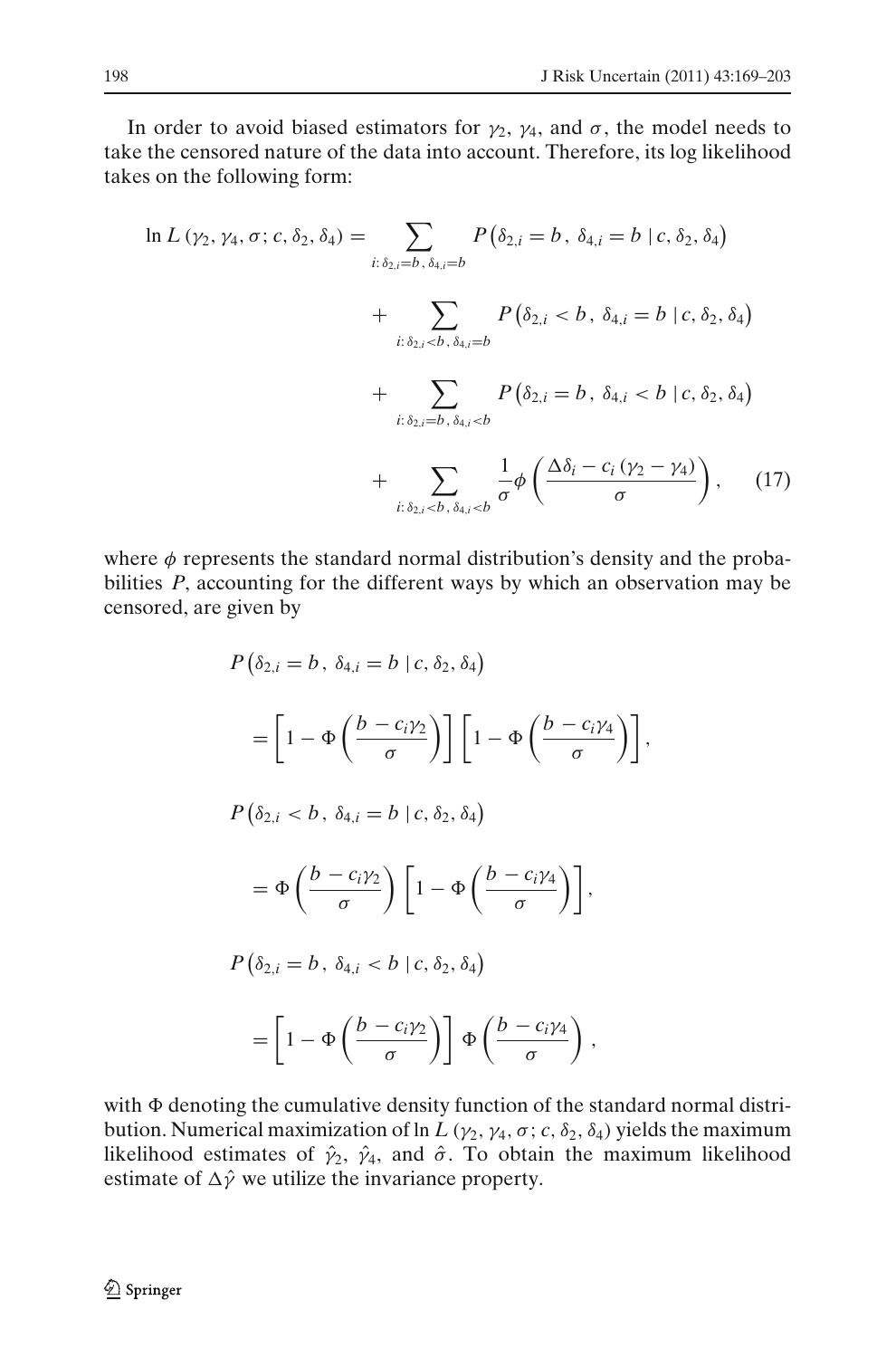<span id="page-30-0"></span>



**Fig. 7** Distributions of discount rates  $\delta_2$  and  $\delta_4$  and their differences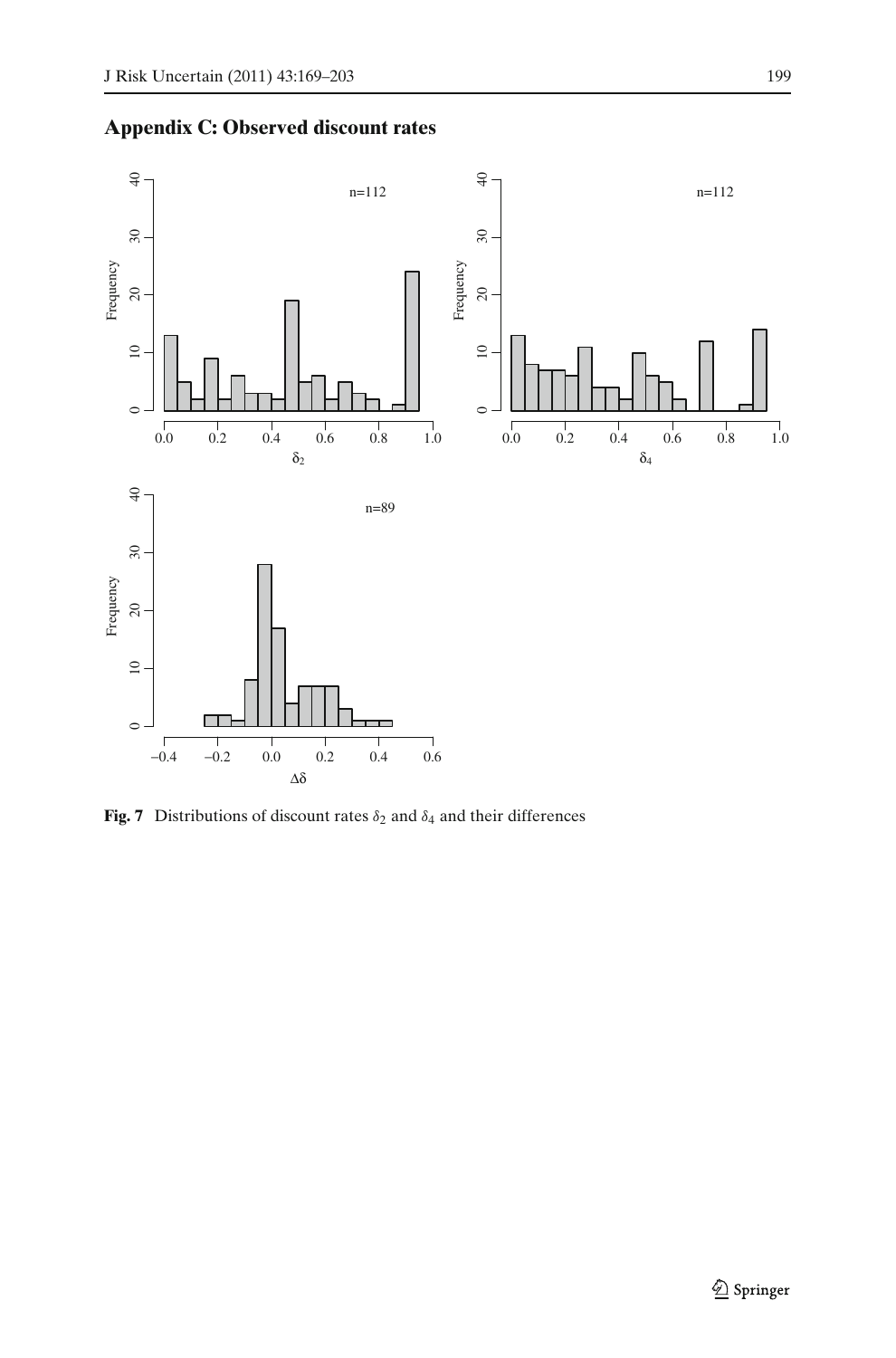n=112

٦

 $\alpha_i$ 



<span id="page-31-0"></span>

**Fig. 8** Distributions of  $\eta$ ,  $\alpha$  and  $\beta$ 

# **Appendix E: Controls**

|  | <b>Table 4</b> Summary statistics $(n = 112)$ |  |  |  |
|--|-----------------------------------------------|--|--|--|
|--|-----------------------------------------------|--|--|--|

|            | Type    | Mean   | Std.Err. |
|------------|---------|--------|----------|
| Female     | Binary  | 0.446  | 0.047    |
| Age        | Numeric | 22.625 | 0.209    |
| Log-income | Numeric | 6.380  | 0.067    |
| Experience | Binary  | 0.304  | 0.044    |
| <b>CRT</b> | Numeric | 2.214  | 0.082    |

*CRT* is the test score for the Cognitive Reflection Test (Frederic[k](#page-33-0) [2005\)](#page-33-0), a three-item test measuring specific aspects of cognitive ability. *Experience* is a binary variable equal to one if experience with investment decisions was reported, zero otherwise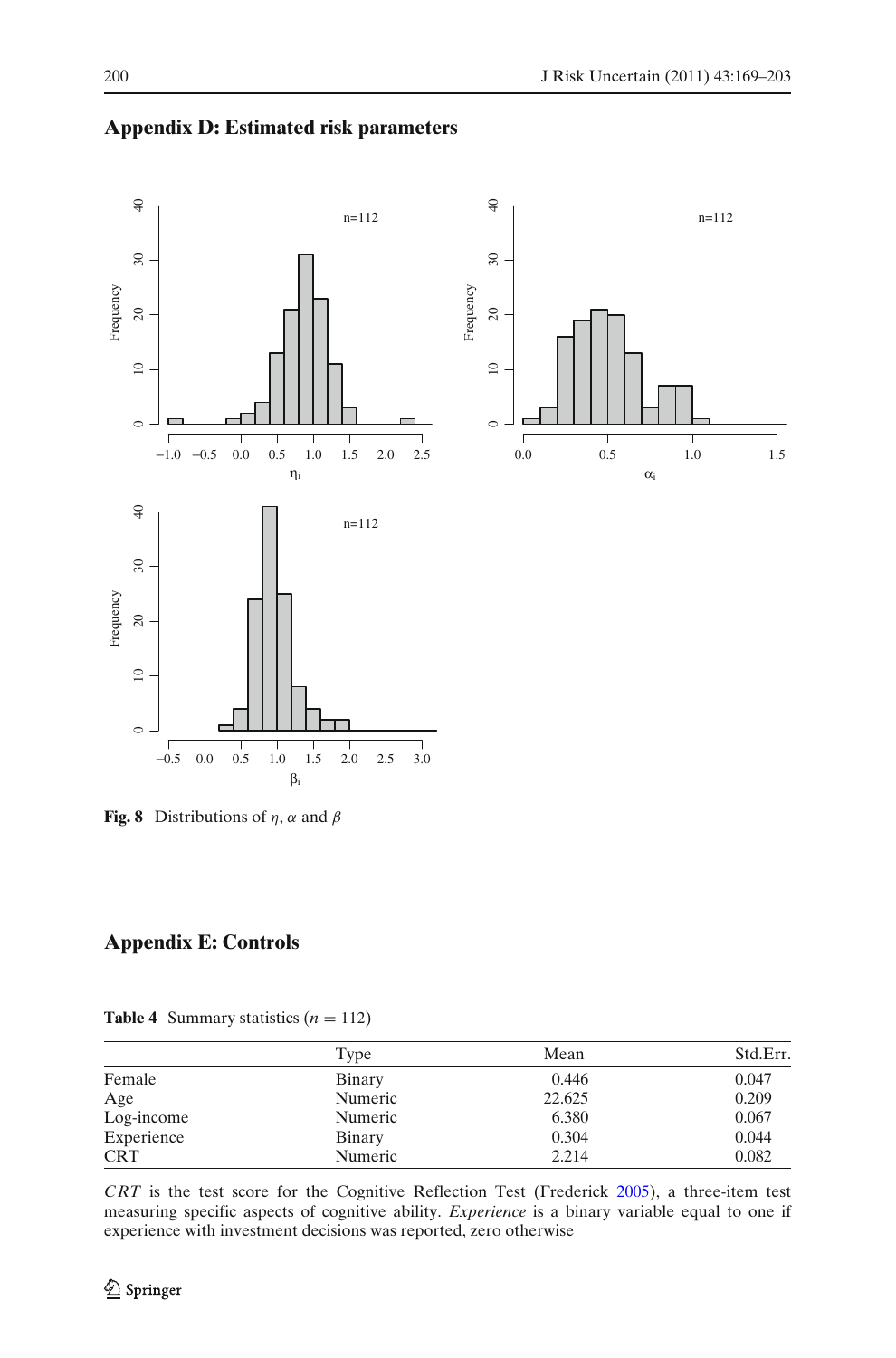<span id="page-32-0"></span>**Table 5** Number of observations at the bounds  $(n = 112)$ 

|                | σ              | 04     |
|----------------|----------------|--------|
| $\geq 95\%$ 0% | $\sim$<br>ں کے | 14     |
|                |                | $\sim$ |

# **References**

- Abdellaoui, M. (2000). Parameter-free elicitation of utility and probability weighting functions. *Management Science, 46*(11), 1497–1512.
- Abdellaoui, M., Attema, A., & Bleichrodt, H. (2010). Intertemporal tradeoffs for gains and losses: An experimental measurement of discounted utility. *Economic Journal, 120*, 845–866.
- Abdellaoui, M., Diecidue, E., & Öncüler, A. (2011). Risk preferences at different time periods: An experimental investigation. *Management Science, 57*(5), 975–987.
- Ahlbrecht, M., & Weber, M. (1997). An empirical study on intertemporal decision making under risk. *Management Science, 43*, 813–826.
- Ainslie, G. (1991). Derivation of 'rational' economic behavior from hyperbolic discount curves. *American Economic Review Papers and Proceedings, 81*(2), 334–340.
- Allais, M. (1953). L'Extension des Theories de l'Equilibre Economique General et du Rendement Social au Cas du Risque. *Econometrica, 21*(2), 269–290.
- Anderhub, V., Güth, W., Gneezy, U., & Sonsino, D. (2001). On the interaction of risk and time preferences: An experimental study. *German Economic Review, 2*(3), 239–253.
- Andersen, S., Harrison, G., Lau, M., & Rutström, E. (2008). Eliciting risk and time preferences. *Econometrica, 76*(3), 583–618.
- Anderson, L., & Stafford, S. (2009). Individual decision-making experiments with risk and intertemporal choice. *Journal of Risk and Uncertainty, 38*, 51–72.
- Baucells, M., & Heukamp, F. (2010). Common ratio using delay. *Theory and Decision, 68*, 149–158.
- Benjamin, D., Sebastian, A., & Shapiro, J. (2006). Who is 'behavioral'? Cognitive ability and anomalous preferences. Harvard University mimeo.
- Benzion, U., Rapoport, A., & Yagil, J. (1989). Discount rates inferred from deciions: An experimental study. *Management Science, 35*(3), 270–284.
- Bruhin, A., Fehr-Duda, H., & Epper, T. (2010). Risk and rationality: Uncovering heterogeneity in probability distortion. *Econometrica, 78*(4), 1375–1412.
- Caplin, A., & Leahy, J. (2001). Psychological expected utility theory and anticipatory feelings. *Quarterly Journal of Economics, 116*(1), 55–79.
- Chesson, H., & Viscusi, W. (2000). The heterogeneity of time-risk tradeoffs. *Journal of Behavioral Decision Making, 13*, 251–258.
- Chesson, H., & Viscusi, W. (2003). Commonalities in time and ambiguity aversion for long-term risks. *Theory and Decision, 54*, 57–71.
- Coble, K., & Lusk, J. (2010). At the nexus of risk and time preferences: An experimental investigation. *Journal of Risk and Uncertainty, 41*, 67–79.
- Coller, M., & Williams, M. (1999). Eliciting individual discount rates. *Experimental Economics, 2*, 107–127.
- Dohmen, T., Falk, A., Huffman, D., & Sunde, U. (2007). Are risk aversion and impatience related to cognitive ability? *American Economic Review, 100*(3), 1238–1260.
- Eckel, C., Johnson, C., & Montmarquette, C. (2004). Saving decisions of the working poor: Short- and long-term horizons. In *Research in experimental economics* (Vol. 10, pp. 219–260). Emerald Group Publishing Limited.
- Fehr-Duda, H., Bruhin, A., Epper, T., & Schubert, R. (2010). Rationality on the rise: Why relative risk aversion increases with stake size. *Journal of Risk and Uncertainty, 40*(2), 147–180.
- Fehr-Duda, H., de Gennaro, M., & Schubert, R. (2006). Gender, financial risk, and probability weights. *Theory and Decision, 60*, 283–313.
- Fischbacher, U. (2007). z-Tree: Zurich toolbox for ready-made economic experiments. *Experimental Economics, 10*, 171–178.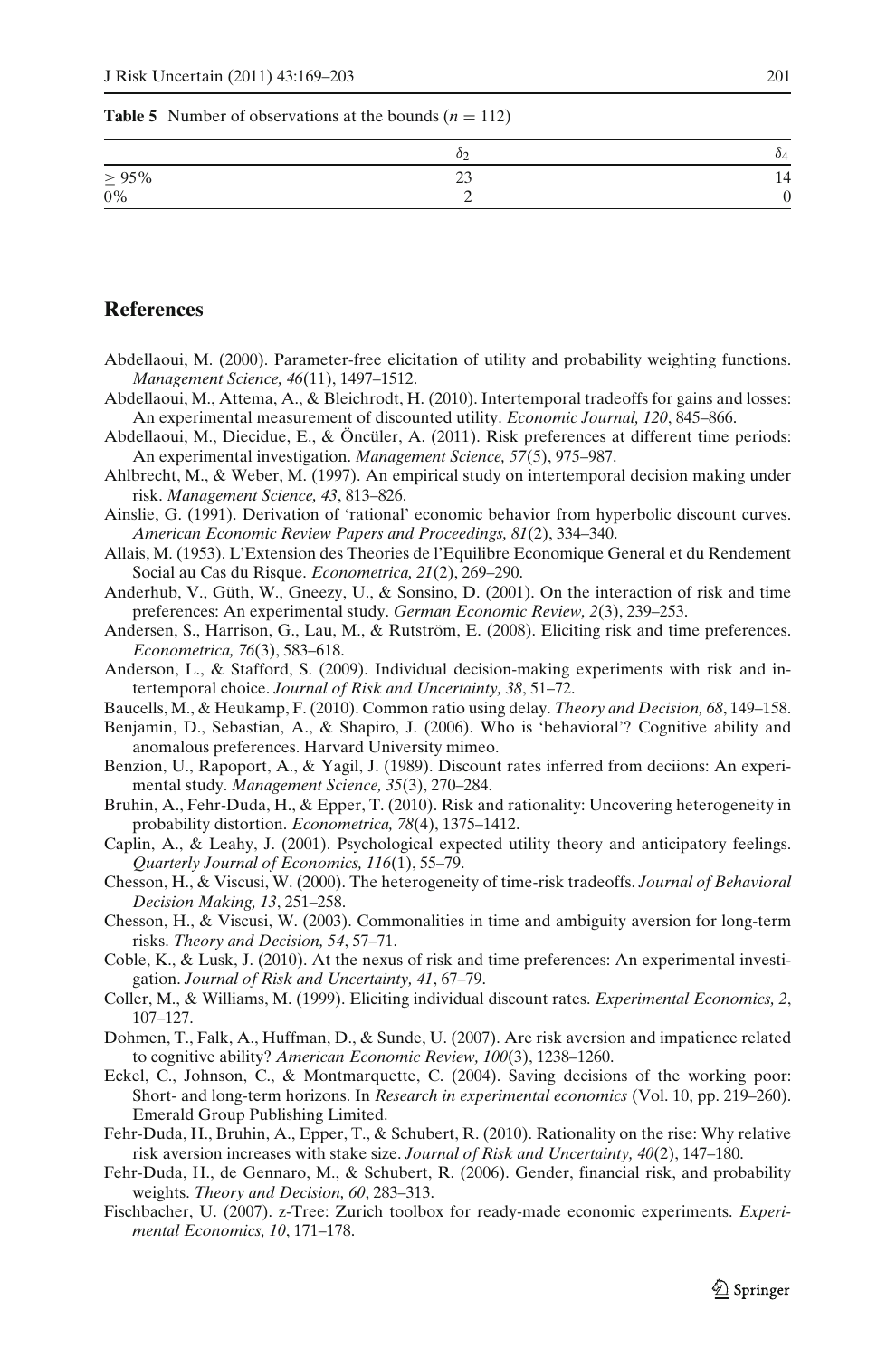- <span id="page-33-0"></span>Fisher, I. (1930). *The theory of interest as determined by impatience to spend income and opportunity to invest it*. New York: Macmillan.
- Frederick, S. (2005). Cognitive reflection and decision making. *Journal of Economic Perspectives, 19*(4), 25–42.
- Frederick, S., Loewenstein, G., & O'Donoghue, T. (2002). Time discounting and time preference: A critical review. *Journal of Economic Literature, 40*, 351–401.
- Gonzalez, R., & Wu, G. (1999). On the shape of the probability weighting function. *Cognitive Psychology, 38*, 129–166.
- Hagen, O. (1972). Towards a positive theory of preference under risk. In M. Allais & O. Hagen (Eds.), *Expected utility and the Allais paradox* (pp. 271–302). Dordrecht, Boston.
- Halevy, Y. (2008). Strotz meets Allais: Diminishing impatience and the certainty effect. *American Economic Review, 98*(3), 1145–1162.
- Harless, D., & Camerer, C. (1994). The predictive utility of generalized expected utility theories. *Econometrica, 62*(6), 1251–1289.
- Hey, J. D., & Orme, C. (1994). Investigating generalizations of expected utility theory using experimental data. *Econometrica, 62*(6), 1291–1326.
- Holt, C., & Laury, S. (2002). Risk aversion and incentive effects. *American Economic Review, 92*(5), 1644–1655.
- Kachelmeier, S., & Shehata, M. (1992). Examining risk preferences under high monetary incentives: Experimental evidence from the People's Republic of China. *American Economic Review, 82*(5), 1120–1141.
- Kahneman, D., & Tversky, A. (1979). Prospect theory: An analysis of decision under risk. *Econometrica, 47*(2), 263–291.
- Karmarkar, U. S. (1979). Subjectively weighted utility and the Allais paradox. *Organizational Behavior and Human Performance, 24*, 67–72.
- Keren, G., & Roelofsma, P. (1995). Immediacy and certainty in intertemporal choice. *Organizational Behavior and Human Decision Processes, 63*(3), 287–297.
- Kirby, K. (1997). Bidding on the future: Evidence against normative discounting of delayed rewards. *Journal of Experimental Psychology, 126*(1), 54–70.
- Laibson, D. (1997). Golden eggs and hyperbolic discounting. *Quarterly Journal of Economics, 112*(2), 443–477.
- Lattimore, P., Baker, J., & Witte, A. D. (1992). The influence of probability on risky choice: A parametric examination. *Journal of Economic Behavior and Organization, 17*, 377–400.
- Leigh, J. (1986). Accounting for tastes: Correlates of risk and time preferences. *Journal of Post Keynesian Economics, 9*(1), 17–31.
- Myerson, J., & Green, L. (1995). Discounting of delayed rewards: Models of individual choice. *Journal of the Experimental Analysis of Behavior, 64*, 263–276.
- Myerson, J., Green, L., Hanson, J., Holt, D., & Estle, S. (2003). Discounting delayed and probabilistic rewards: Processes and traits. *Journal of Economic Psychology, 24*, 619–635.
- Noussair, C., & Wu, P. (2006). Risk tolerance in the present and the future: An experimental study. *Managerial and Decision Economics, 27*, 401–412.
- Onay, S., & Öncüler, A. (2007). Intertemporal choice under timing risk: An experimental approach. *Journal of Risk and Uncertainty, 34*, 99–121.
- Patak, M., & Reynolds, B. (2007). Question-based assessment of delay discounting: Do respondents spontaneously incorporate uncertainty into their valuations for delayed rewards? *Addictive Behaviors, 32*, 351–357.
- Prelec, D. (1998). The probability weighting function. *Econometrica, 66*(3), 497–527.
- Prelec, D. (2000). Compound invariant weighting functions in prospect theory. In D. Kahneman & A. Tversky (Eds.), *Choices, values, and frames* (pp. 67–92). Cambridge, U.K.: Cambridge University Press.
- Prelec, D. (2004). Decreasing impatience: A criterion for non-stationary time preference and 'Hyperbolic' Discounting. *Scandinavian Journal of Economics, 106*(3), 511–532.
- Prelec, D., & Loewenstein, G. (1991). Decision making over time and under uncertainty: A common approach. *Management Science, 37*(7), 770–786.
- Quiggin, J. (1982). A theory of anticipated utility. *Journal of Economic Behavior and Organization, 3*, 323–343.
- Rachlin, H., Raineri, A., & Cross, D. (1991). Subjective probability and delay. *Journal of the Experimental Analysis of Behavior, 55*(2), 233–244.